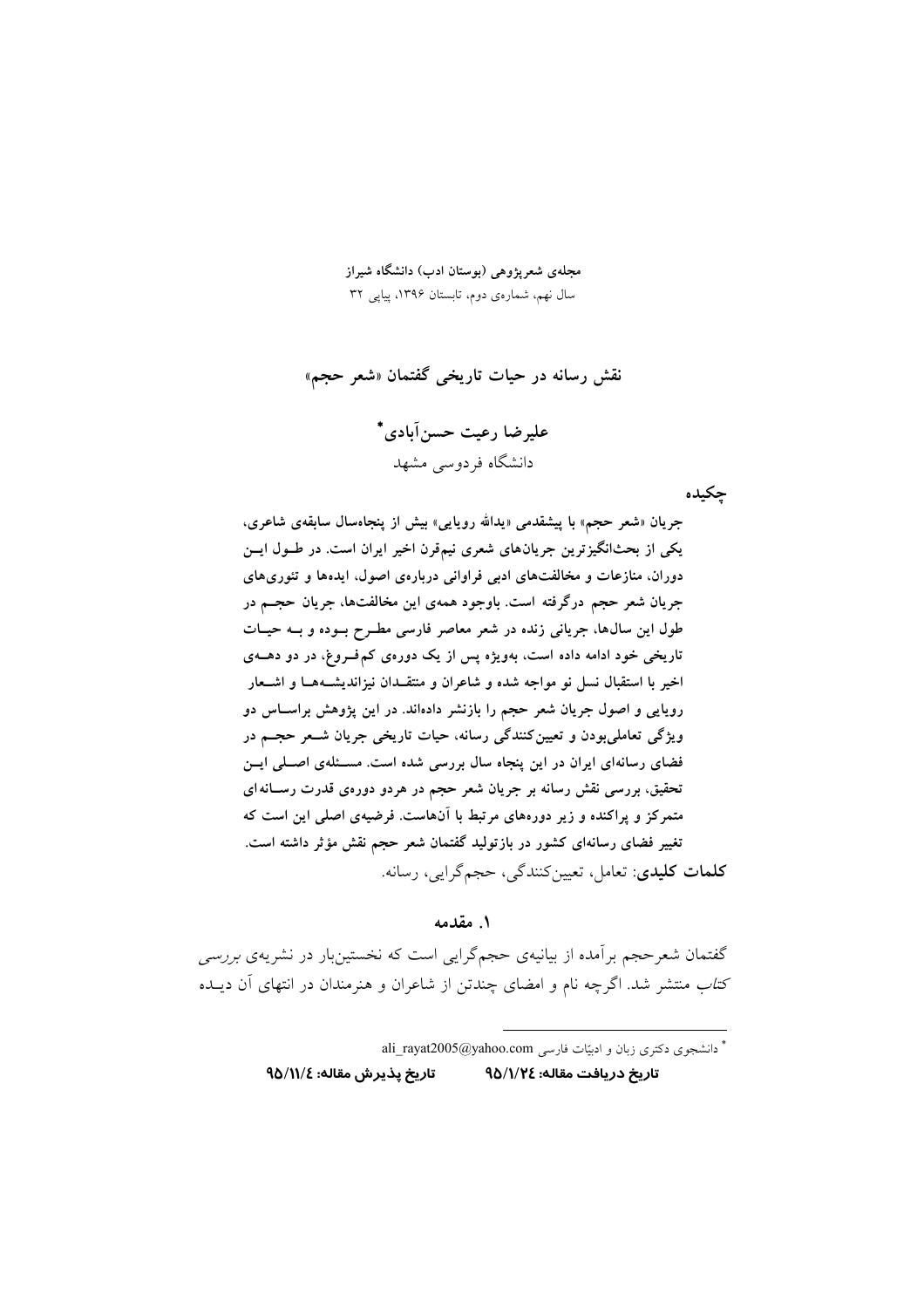ــــ مجلهی شعرپژوهی (بوستان ادب)/ سال ۹، شمارهی ۲، تابستان ۱۳۹۶ (پیاپی۳۲)  $\overline{\phantom{a}}$ می شود؛ امّا درواقع، حیات تاریخی اش یا فعّالیتهای ادبی پدالله روپیایی پیونید خیورده است. این بیانیه از زمان انتشار تاکنون، چهار دورهی متفاوت را پشت سر نهـاده اسـت؛ نخست از زمستان ۱۳۴۸ شمسی تـا بهمـن١٣۵٧ کـه اصـول ادبـی و هنـری بیانیـه بـا فغالیتهای رسانهای گستردهی رویایی به گفتمان ادبی روزگار وارد شـد. در ایـن دوره، حضور رویایی در رسانههای وابسته به حکومت، فرضیهی حمایت حکومت پهلوی دوم از جریان حجمگرایی را تقویت مـی کـرد. از بهمـن۱۳۵۷ تـا سـال ۱۳۶۹ دورهی رکـود جريان حجم گرايي بود. با دگر گوني فضاي سياسي جامعــه پــس از انقــلاب اســلامي و سالهای جنگ تحمیلی، جریانهایی چون حجمگرایـی از گفتمـان ادبـی طـرد شــد و عناصر متعلّق به جريان موسوم به «شعر انقلاب اسلامي» در گفتمـان ادبـي مسـلّط شــد. انتشار *مجموعهی لبریختهها* در پاریس و پخش آن در ایران در سال ۱۳۶۹ آغــاز دورهی سوم حیات تاریخی حجمگرایی بود. انتشار این کتاب توجّه شاعران دههی هفتـاد را بــه خود جلب کرد. ساختار و زبان ویژه و تازهی اشعار این کتاب باعث شد که بحثهـای مرتبط با فرم و زبان در گفتمان ادبی روزگار رواج یابد.

دورهی چهارم حیات تاریخی بیانیهی حجمگرایی از سال۱۳۷۷ آغــاز شــده اســت و تاکنون (سال ۱۳۹۵) ادامه دارد. در ابتدای این دوره، سیاستهای دولت اصلاحات در زمینهی مطبوعات از یکسو، تغییرات جهـانی و گسـترش رسـانههـای نـوین از سـویی دیگر، شکل و گسترهی فغالیتهای ادبی رویایی و دیگ شـاعران را تغییـر داد. اصـول بیانیه، در متن هـای نظـری و شـعرهای شـاعران دهـهی هفتـاد بازتولیـد شـد. شـاعران جريان هاي «شعر يسانيمايي»، «شعر حركت»، «شعر متفاوط"»، «شعر يستمــدرن» بارهــا به اصول ادبی بیانیه اشاره داشته و آنها را در متنها و شعرهای خود بـه کـار بـردهانــد. دههی هشتاد، ادامهی گسترش اندیشههای هنری و ادبی مندرج در بیانیه بوده است. در این دهه، گفتمان حجمگرایی در کنار گفتمـانهـای شـعر زیرمجموعـهی «شـعر دهـهی هفتاد» در گفتمان ادبی روزگار اثرگذار بوده است. بازنشر بیانیه در نشریههای ادبی مهم آن روزگار، توجه محافل دانشگاهی به شعر حجم و تجدید چاپ کتابهـای شـعری و نظری رویایی در ادامهی این دهه و دههی نود، پویایی بیانیــه و جریــان حجــمگرایــی را نشان میدهد. چنانکه گفته شد حیات تاریخی بیانیه با تاریخ فغالیـتهـای ادبـی پـدالله روپایی درهم تنیده شده است. نمودارهای(۱) و (۲) دورههـای مختلـف فعّالیـت ادبـی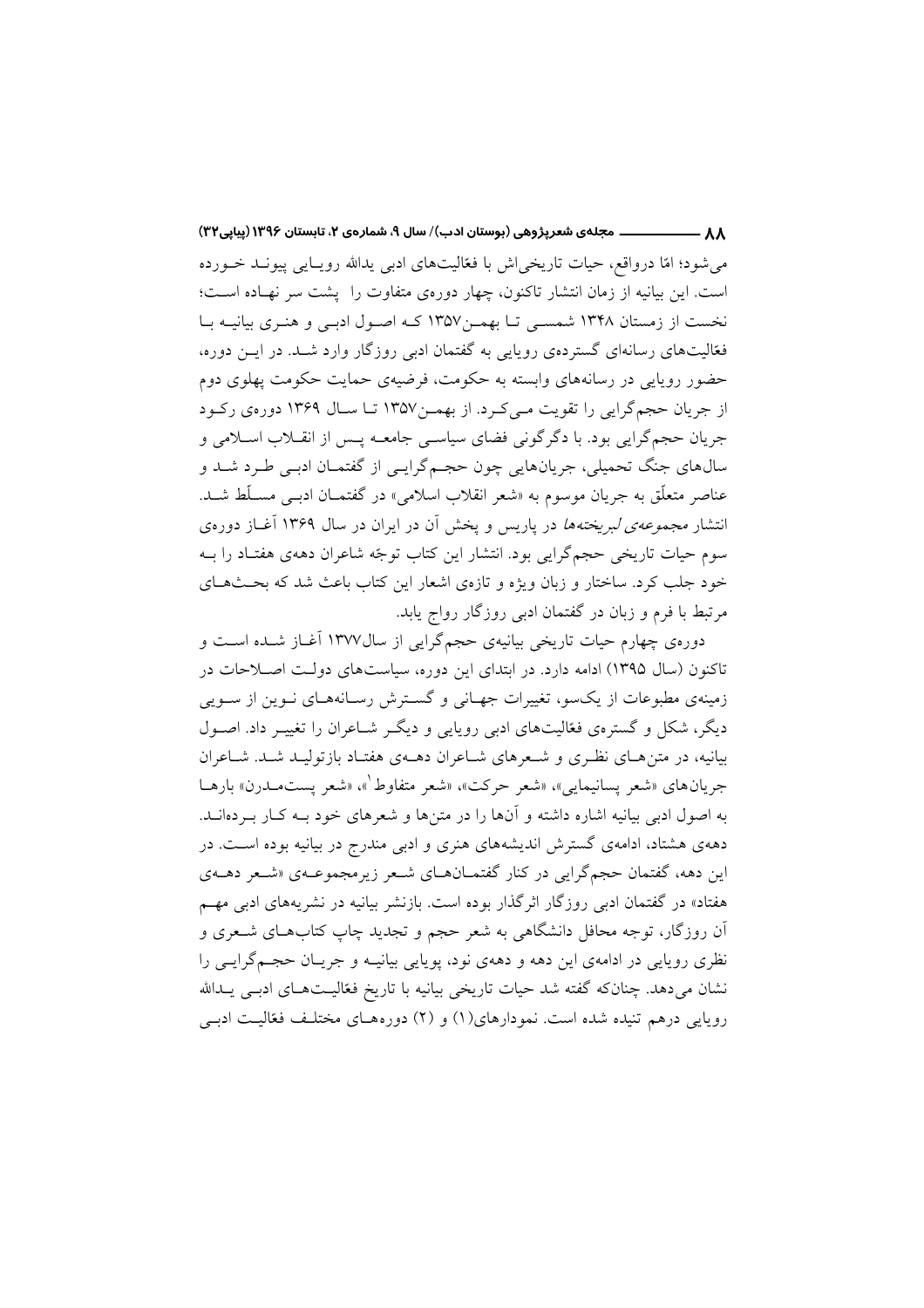

# ۲. رسانه؛ تعامل و تعیین کنندگی

دو ویژگی تعامل و تعیینکنندگی رسانه، ملاک اندازهگیری میزان قدرت رسـانه در ایــن پژوهش است. از تعامل «در اصطلاح شناسی کـامپیوتر و رسـانه بـرای توصـیف ارتبـاط ماشین و فرد استفاده میشود» (اخگری، ۱۳۹۱: ۱۰۸–۱۰۹). تعامل بـهشـکلی از ارتبـاط بین فرد و کاربر گفته می شود که خروجیهای برنامه به ورودیهای کاربر وابسته است و انتخاب های کاربر در نقش ورودی بر خروجی های برنامه اثر مـی گـذارد. بـازی هـای کامپیوتری و وبسایتها دو گونهی رایج از رسانههای تعاملی و تلویزیون و فـیلمهـای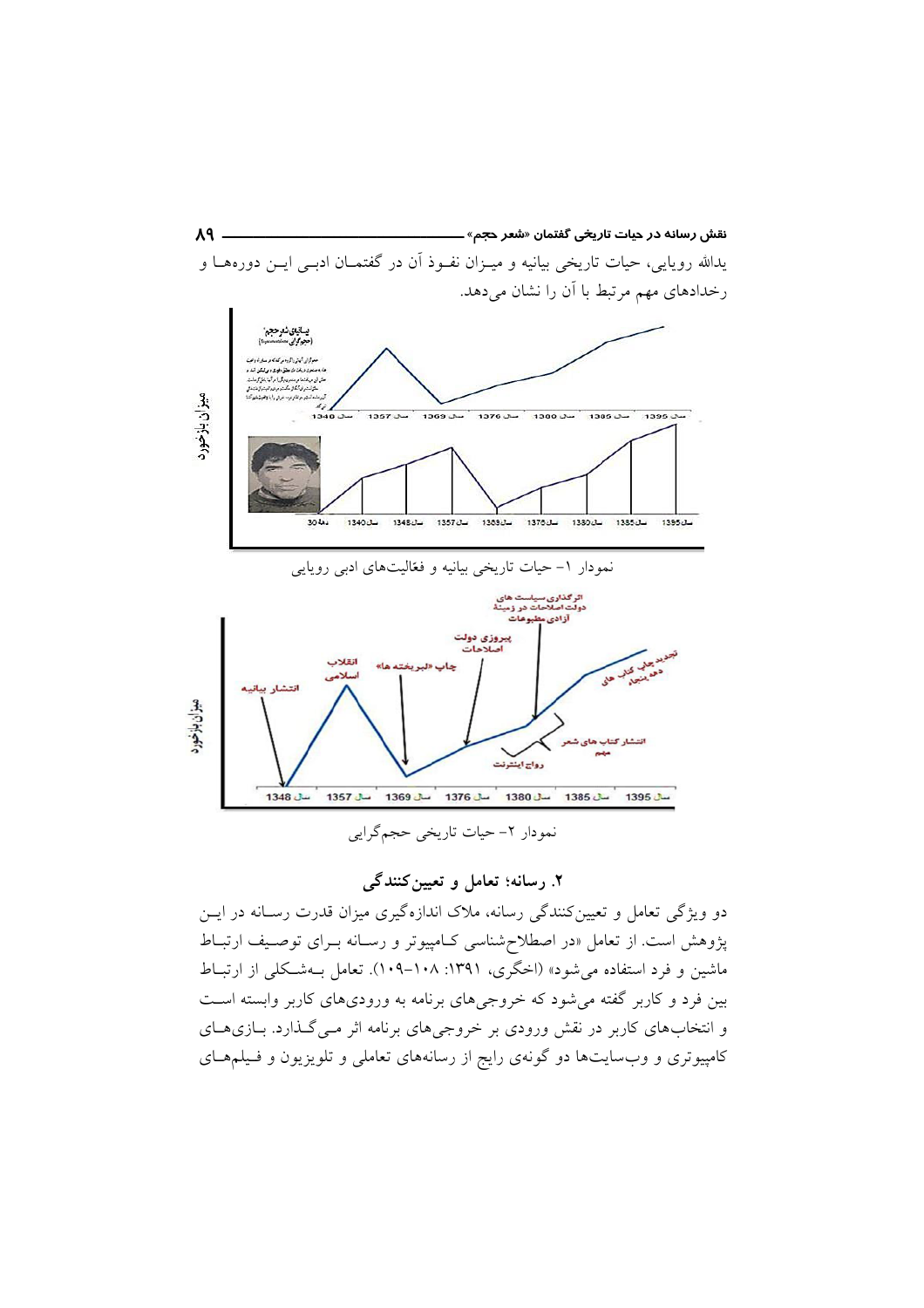ـ9 \_\_\_\_\_\_\_\_\_\_\_\_\_ مجلهي شعرپژوهي (بوستان ادب)/ سال ۹، شمارهي ۲، تابستان ۱۳۹۶ (پیاپی۲۳) سینمایی، شکل های رایج رسانههای غیر تعاملی بهحساب می آیند. تعامـل، تغییـر ارتبــاط میان مخاطب و رسانه از یکسویه بـه دو یـا چندسـویه را ممکـن مـیسـازد و «اغلـب مستلزم ساختن ظرفيتي براي تبديل، فرم‹هي يا ساختن متن برخلاف خواسـتهي مؤلَّـف است که مخاطب را تشویق می کند تا مـتن را مطـابق بـا خواسـتهی خـود تبـدیل کنـد» (Cover). ۲۰۰۶). تعامل از ویژگیهای رسانههای نوین است که آنها را از نسل های قدیمی تر رسانهها متمایز می کند و از دو منظر تأمّل برانگیز است؛ نخسـت، تعامـل میــان کاربران رسانه و دوم، تعامل میان کاربران و مدیران رسانه. «متصدّیان رسانه بـا دریافـت سليقه و نياز مخاطب، بلافاصله تغييرات خاص متناسب با خواسـت او را در محتـوا بــه عمل مي آورند» (خواجهنيان و همكاران، ١٣٨٨).

ویژگی تعیین کنندگی که «از سوی التوسر رواج یافتـه، متضـمّن ایـن معناسـت کـه رسانهها مي توانند در مقاطع متفاوت، چگونگي بهگفتاردرآمدن يا روايتهـاي خــارج از خود را تعیین کنند؛ برای مثال، در مقطعی، دستگاه رسانه در موقعیت تعیین کنندگی قرار می گیرد و مشخّص می کند کدام روایت از نظم اجتماعی، شهروندی، فرهنگ، توسـعه و غیره به گفتار درآید و کدام خاموش بمانــد» (خــرازیآذر، ۱۳۸۷: ۱۱۵). تعیــین کننــدگی رسانه، قدرتی بی بدیل به آن می دهد. هرچه نفوذ رسانه بیش تر باشد، تعیین کننـدگی آن بیش تر و مؤثّر تر خواهد بود. بنابراین، می توان رسانه را یکی از نهادهای قدرتمند و مؤثر در جامعه دانست که در تولید، بازتولید و کنارزدن گفتمانهـای مختلـف نقـش اساســی دارند. براساس دو ویژگی تعامل و تعیین کنندگی، دو فضای رسانهای، متمرکـز و متکنّـر تعريف مي شوند.

۲. ۱. قدرت رسانهای متمرکز دوروی قدرت رسـانهای متمرکـز، سـال۱هـایی را دریرمـی گیـرد کـه رسـانههـای آزاد و غیردولتی فغالیت محدودی دارند. رسانههای کشور به صـورت گسـترده و یکپارچــه بــا نظـارت دولـت و حاکمیـت سیاسـی هسـتند. فرهنـگ سیاسـی ایــن دوران و مقتضــای اجتماعی و فرهنگی جامعه اجازهی مشارکت، رقابت و تأثیر گـذاری را بـه رسـانههـای مستقل نداده است و ابزارهای نوین اطلاعاتی به فضای عمـومی جامعـه راه نمـیbیابنـد؛ زیرا توسعهی سختافزاری لازم بـرای اسـتفاده از فنـاوریهـای جدیـد وجـود نـدارد. رابطهی بین قدرت سیاسی حاکم و رسانهها، یکسویه و از موضع بالا است. رسـانههـای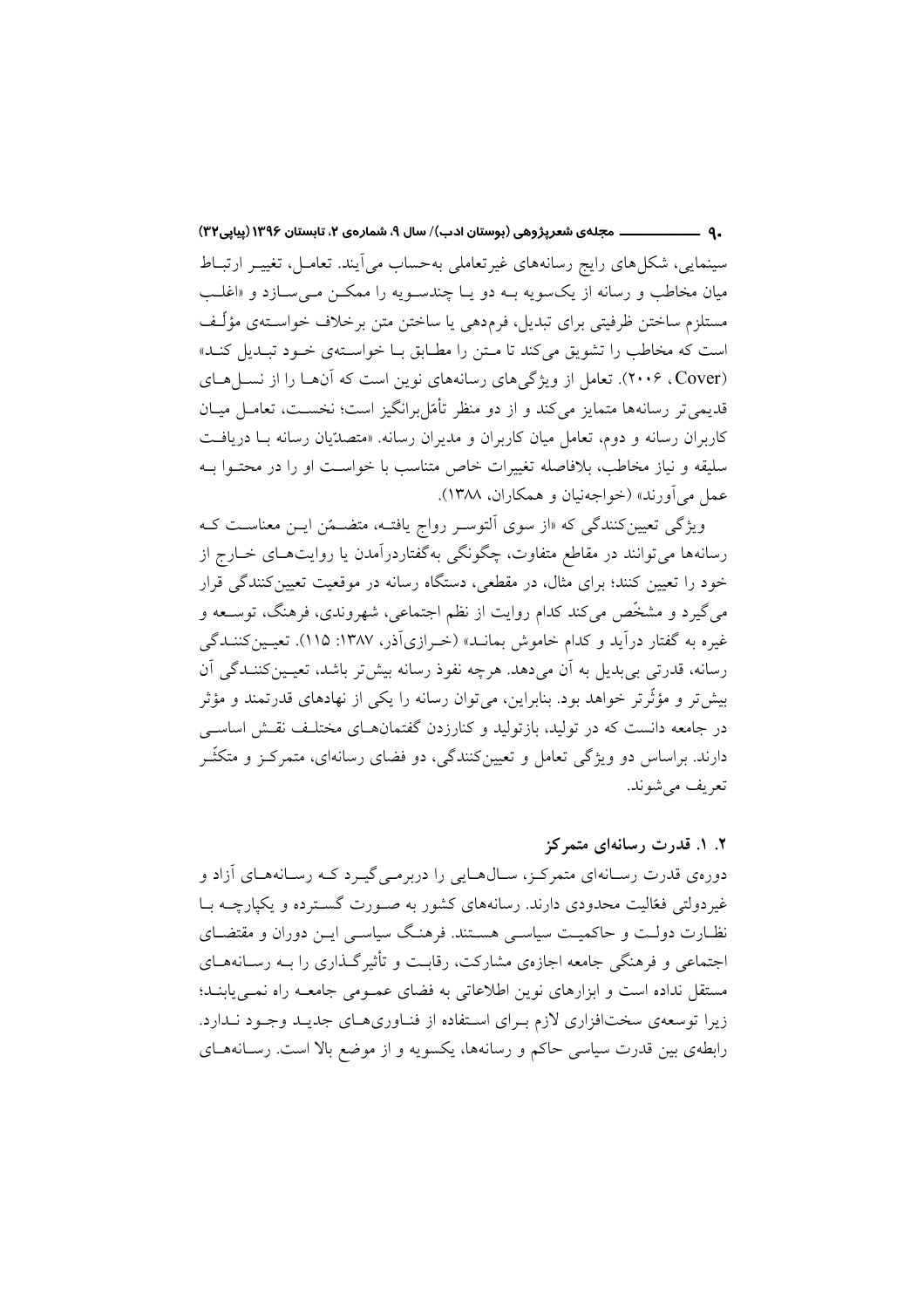نقش رسانه در حیات تاری<del>خ</del>ی گفتمان «شعر ح<del>ج</del>م» ـــــ  $91 -$ داخلی، تنها منبع اطلاعاتی افکار عمومی داخلی و رسانههای خارجی هسـتند. سانســور مطبوعات، بایکوت خبری اتفاقات ناهم سو با جریان سیاسی حـاکم، محـدودیت پخـش مطبوعات غیردولتی، تکصدایی رادیــو و تلویزیــون از ویژگــیهــای ایــن دوران اســت (نمايەي ١).



نمایهی ۱– وضعیت رسانهها در دورهی قدرت رسانهای متمرکز <sup>۲</sup> دورهی قــدرت رســانهای متمرکــز در ایــران شــامل دو زیــردورهی<sup>۲</sup>تــاریخی اســت (نمایهی ۲). شیوهی تمرکز قدرت و میـزان تأثیرگـذاری رسـانههـای داخلـی بـر افکـار عمومی و رسانههای خارجی در این دو زیردوره، متفاوت است. نخست، سالهای۱۳۴۸ تا ۱۳۵۷ که با حاکمیت رژیم پهلوی همراه است. در این سالها، مطبوعـات و رادیــو و تلویزیون تنها رسانههای تأثیرگذار و زیر نظر حکومت وقت بودهاند. سانسـور، تعطیلــی نشریهها و مطبوعات مستقل از ویژگی های این دوره است. خاطرات فعالان مطبوعاتی و مصاحبههای افراد بانفوذ آن روزگار، وجود سانسور در دستگاه حکومت یهلوی را تأیید می کنـد (ناتـل خـانلری، ۱۳۹۲: ۳۳۶–۳۳۷ و ۳۴۰: بهـزادی، ۱۳۸۲: ۱۶۴–۱۷۱؛ بهنـود،  $(\Upsilon \Upsilon + 1) \Upsilon \vee 9$ 

زیردورهی دوّم، دوران پس از انقلاب۵۷ تا سال۱۳۷۶ است که در آن قدرت سیاسی مانند پیش از انقلاب متمرکز؛ امّا نوع و شکل تمرکز قدرت متفاوت است. رخـدادهای داخلی ایران در سالهای۱۳۵۷ تا۱۳۵۹، جنگ هشتسـالهی تحمیلـی، تـلاش نهادهـای داخلی برای بازسازی کشور پس از جنگ، امکان فعالیت نهادهای دیگر بهجز حکومت سیاسی را محدود کرده و فعّالیتهای نهادهای غیردولتی نیز هم سو با فعالیتهای دولت و حکومت سیاسی است. رسـانههـای مسـتقل نیـز در ایـن دوران در حاشـیه هسـتند و فعالیتهای آنها کماثر و بی بازخورد است.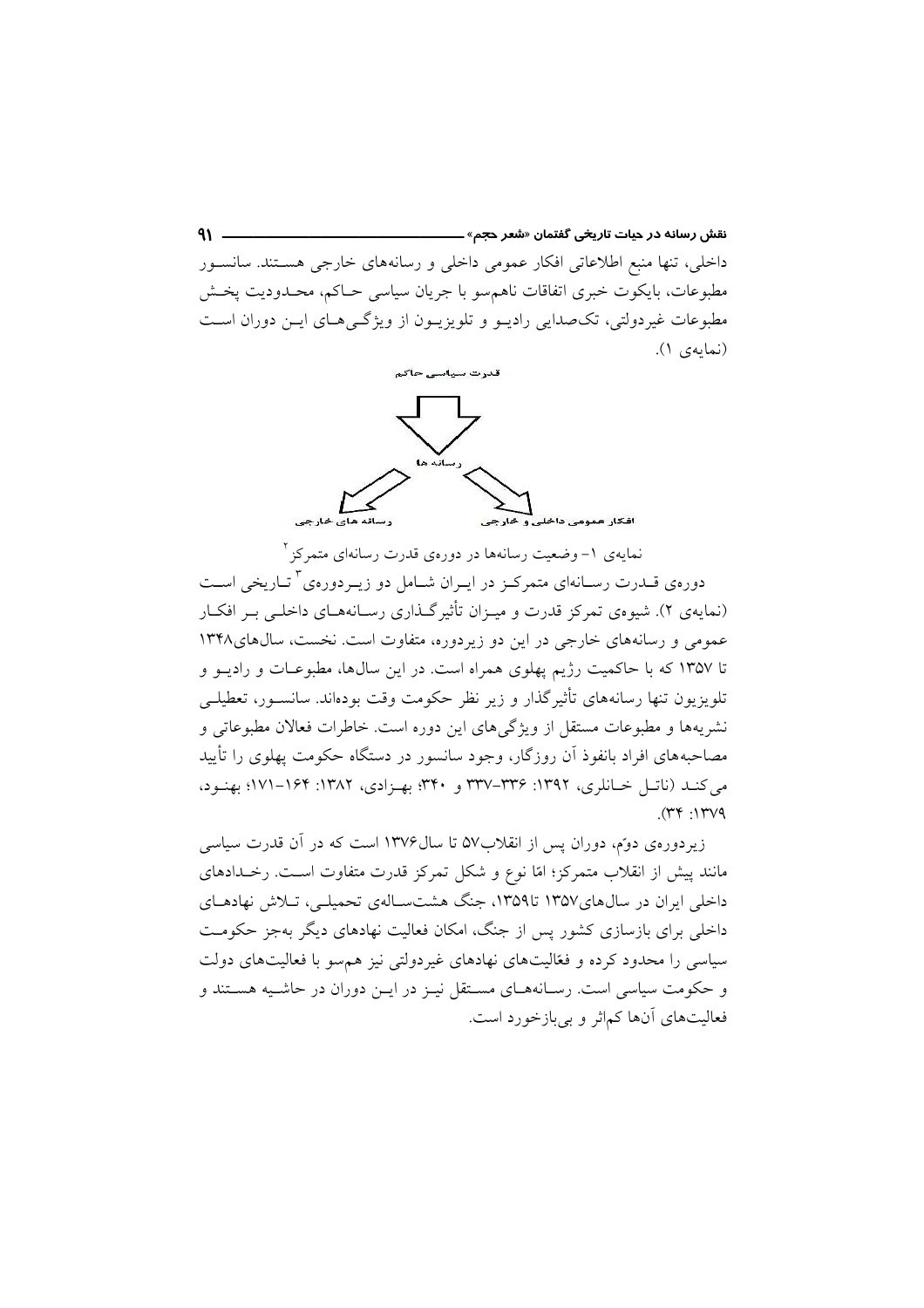

نمایهی ۲– دورهی قدرت رسانهای متمرکز

البته در فاصلهی سالهای۱۳۵۷ تا۱۳۵۹ وضعیت کشور از لحـاظ قــدرت رسـانهای کاملاً بی نظم و نامعلوم بوده است. رسانهها و مطبوعات هـیچ ضــابطهای نداشــتهانــد. از بهمن١٣٥٧ تا تصويب اولين قـانون مطبوعـات جمهـوري اسـلامي در مـرداد ١٣٥٨ و اجرای آن در شهریور ۱۳۵۸ و یکسال پس از آن را می توان بـرزخ بـین دو زیـردورهی اول و دوم دانست.

۲. ۲. قدرت رسانهای پراکنده فرهنگ سیاسی این دوران و مقتضای اجتماعی و فرهنگی جامعه، اجــازهی مشــارکت و رقابت و تأثیرگذاری را به رسانههای مستقل داده است. در کنار قدرت سیاســی حــاکم، نهادهای غیردولتی و حتی افراد حقیقی، صاحب رسانه هستند. ارتباط بین این سه گـروه با رسانهها دوسویه است (نمایـهی ۳). ظهـور ابزارهـای نـوین اطّلاعـاتی- مخـابراتی، توسعهی سختافزاری و نرمافزاری و پیشرفت در زمینهی فنـاوری اطلاعـات، شـكل و میزان تأثیر گذاری رسانهها را دگرگون کرده است. قدرت سياسي حاكم



نمایهی ۳- وضعیت رسانهها در دورهی قدرت رسانهای پراکنده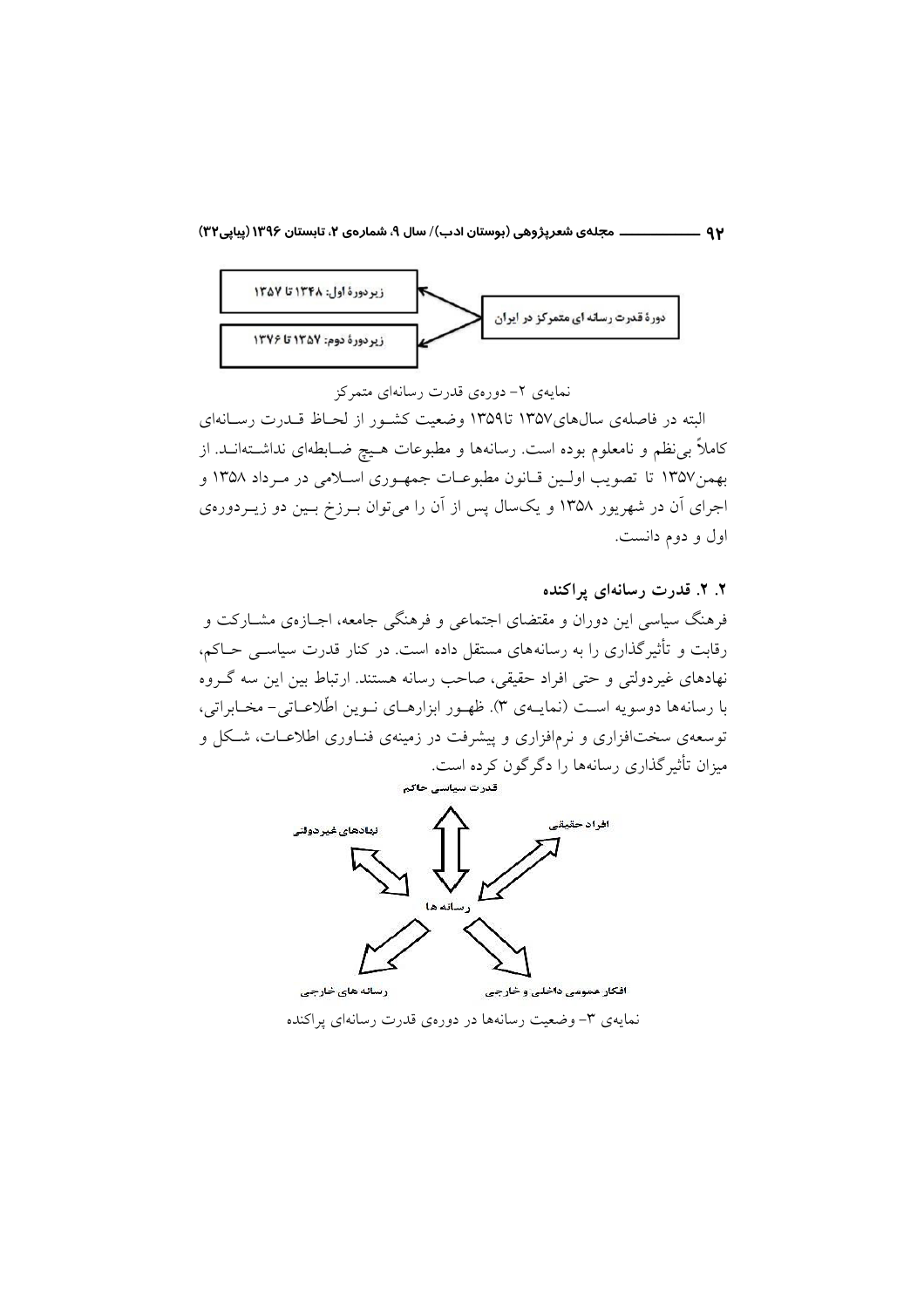این دوره به چهار زیردوره تقسیم میشود. در سـال۱۳۷۶، بــه تبــع تغییــر از دولــت سازندگی به دولت توسعهی سیاسی (اصلاحات) فضای قدرت رسانهای ایران در بخش مطبوعات نیز تغییر یافت. در همان ماههای اول پیروزی خاتمی، احمد بورقـانی معــاون وزیر اصلاح طلب ارشاد، به اندازهی نیاز مجوز انتشار روزنامــه و هفتــهنامــه را از طریــق هیئت نظارت بر مطبوعات فراهم کـرد و قــدرت رسـانهای مطبوعــاتی بــین گــروههــای مختلف تقسيم شد. روزنامه هاي<sub>مي</sub> چ*ون «جامعـه»، «تـوس»، «نشــاط»، «عصــر أزادگــان»،* «سلام»، «مشاركت»، «خسرداد»، «أفتياب اميروز»، «بهيار» و غييره پايگاه كيانون هياي روشنفكران ديني بودند كه تا پيش از دولت اصلاحات، امكـان بيـان عقيـده نداشـتند (جلایی پور، ۱۳۸۹: ۲۳۰-۲۳۲). از سوی دیگر، آغـاز دولـت «توسـعهی سیاسـی» بـا گسترش اینترنت و ماهواره همراه شد. اگرچه آغاز استفاده از اینترنت در ایران بـه سـال ۱۳۶۸ برمی گردد؛ امّا تا سال ۱۳۷۶ بیشتر نهادهای دولتی، دانشگاههـا، مراکـز علمـی و تحقیقاتی امکان استفاده از اینترنت را داشتند. بهـرهگیـری نامزدهـای انتخابــات ریاســت جمهوری (سال ۱۳۷۶) از اینترنت بهرای تبلیغیات، نقطهی عطفی در تباریخ رسانهای کشور است. پس|زآن، در سال ۱۳۷۷ ارتقای سرعت اتصال به ۵۱۲ کیلوبایت در ثانیــه و عضویت در کنسرسیوم یونیکد در سال ۱۳۷۹ افـزایش میـزان اسـتفاده، تعـداد کـاربران اینترنتــی و آسـانی دسترســی بــه اینترنــت را بــههمــراه داشــت.بـا فراگیــری اینترنــت، وبلاگنویسی در ایران رایج شد. اولین وبلاگنویسی در سال ۱۳۸۰ اتّفاق افتاد و اولـین سرویس وبلاگنویسی ویژهی فارسیزبانان با نام پرشینبلاگ در این سال آغاز بـه کـار كرد. هدف گـروه ارائـهدهنـدهي ايــن سـرويس رايگــان، ايجـاد محـيط كـاملاً فارســي (متن نویس سازگار با زبان فارسی، تقویم شمسی و سیستم نظرخواهی فارسی) و تمرکز وبلاگنویسان فارسیزبان در یک سایت و درنتیجه، افزایش بینندگان این وبلاگها بـود. بهمدت هفتماه، نزدیک به ۲۱هزار ایرانی برای استفاده از این سرویس ثبتنام کردنـد. فراگیری وبلاگنویسی، این امکان را ایجاد کرد تا هرفرد حقیقی صـاحب رسـانه شـود. این برای شاعران و نویسندگان مناسب بود. امکان ارتباط بی واسطه و بدون سانسور با مخاطب در کنار دسترسی گسترده، نشاندهندهی تعاملی شدن فضای رسانهای بود. ایــن ویژگی تازهای بود که موج وبلاگنویسی را در کشور بهراه انداخت.اختراع فیس بوک و رواج آن، تحولی دیگر در فضای رسانهای کشور بود که پراکنـدگی قـدرت رسـانهای را تقويت كرد. كاركردهاي اصلي فيس بوك؛ مانند امكان دوست يابي، جست وجـوى افـراد،

 $4r -$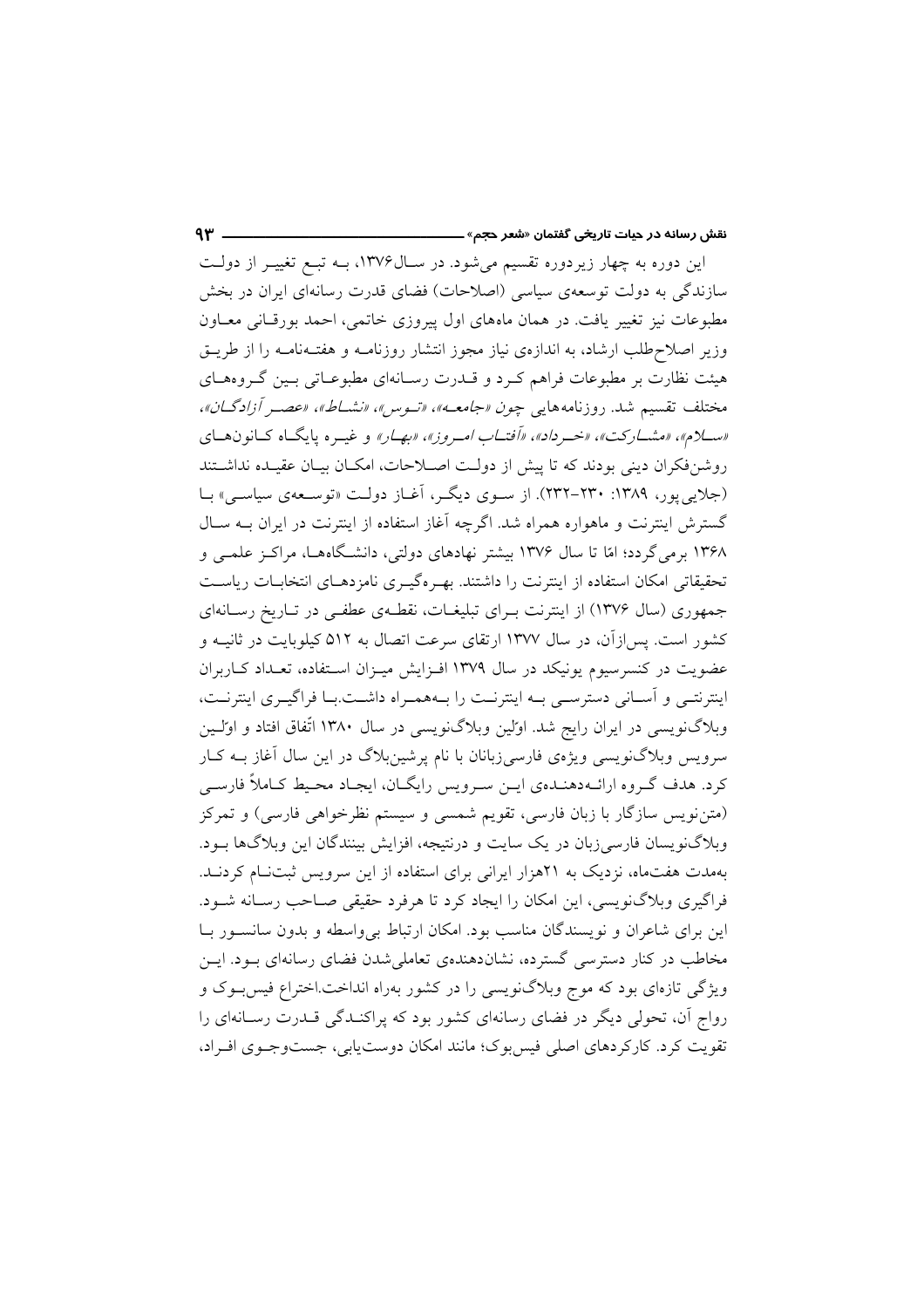۹۶ ـــــــــــــــــــــ مجلهي شعرپژوهي (بوستان ادب)/ سال ۹، شمارهي ۲، تابستان ۱۳۹۶ (پیاپی۳۲) برقراری رابطههای دو و چندسویه با دوستان و مخاطبان در صنفحهی شخصی، خیبل کاربران فضای مجازی را بهسمت خود کشاند. با رواج و گسترش فیس بوک در اواخـر دههی هشتاد، وبلاگهای شخصی از رونق افتاد. فیس بوک، وجه تعاملی (هر دو معنــای ارائهشده در تعریف تعامل) فضای رسانهای کشور را بهمیزان بسیار چشــمگیری رســاند. از یکسو، با گسترش نیاز کاربران، بهروزرسانی فیس بوک انجام می شد و طراحـان ایــن رسانه به خواست کاربران توجه ویژهای داشتند. از سوی دیگر، تعامل بین کـاربران نیـز بهآسانی و سریع محقق می شد.اختراع شبکههـای تلفـن همـراه، گـام نهـایی پراکنـدگی قدرت رسانهای است. گسترش این رسانهها، امکان ارتباط تنگاتنگ بین افـراد را فـراهم آورده است. دسترسی آسان به شخصی ترین اطّلاعات زندگی افراد، امکان گفتوگوهای دونفره، دوست یابی، تشکیل گروههای اجتماعی با اهداف مختلف، سبب شیوع سـریع و باورنکردنی این شبکهها شده است. هزینههای پایین استفاده از ایــن شــبکههـا، موجـب شده است تا کاربران به جای تماس های تلفنی و ارتباطات پیامکی از آنها استفاده کنند. تماس های صوتی و تصویری با کم ترین هزینه، ارتباطات فرامرزی و دسترسی همگــانی و آسانی کار با آنها، مزیّتهای این شبکهها نسبت به فیس بوک است. هرچند برخبی از شبکهها بهدلیل تولید محتـوای مجرمانــه و مســتهجن، فیلتـر شــدند؛ امــا بــهسـرعت بــا شبکههای دیگر جایگزین شدهاند. شبکههایی چون واتس آپ، وایبر، تـانگو، ویچـت، تلگرام نمونههایی از این دست هستند. گسترش این شبکهها قدرت زیادی به گروههـای مستقل داده است. انتخابات مجلس در تهران (اسفند۱۳۹۴) نمونهای از تأثیر گذاری ایــن شبکهها است که ایلیکیشن تلگرام در آن نقش اول را بازی کرد. بنابر آنچــه گفتــه شــد، می توان دوروی قدرت رسانهای پراکنده را بهصورت نمایهی (۴) نمایش داد.



نمایهی ۴– قدرت رسانهای پراکنده.

البته مانند هر بررسی تاریخی، دورهی بینابین نیز در حدفاصل بین سالهای ۱۳۷۳ تـا ۱۳۷۶ تعریفشدنی است؛ دورهای که در آن فضای قدرت رسانهای متمرکز کمکم جای خود را به فضای رسانهای پراکنده داده است.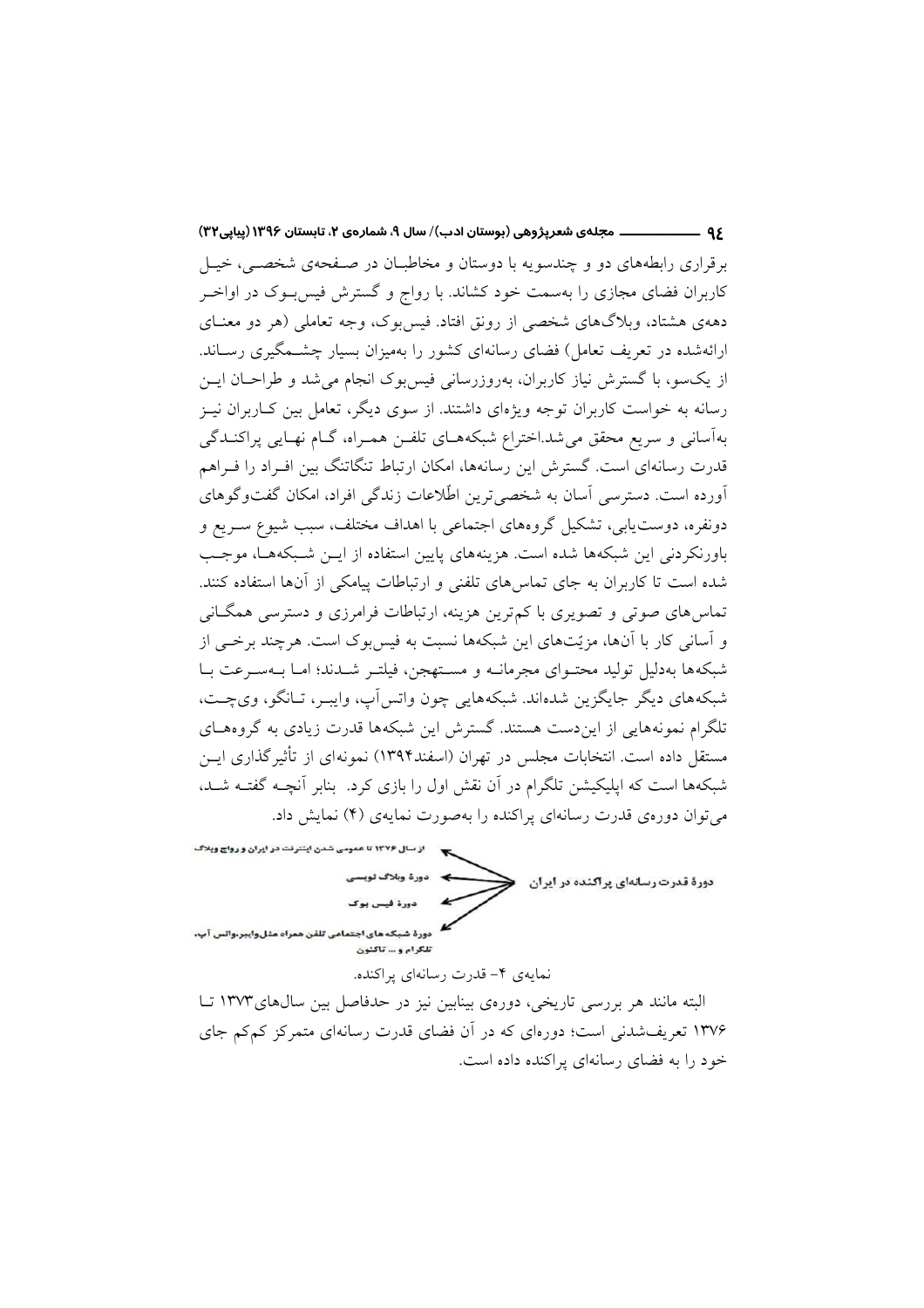در سه مقطع از حیات تاریخی بیانیه، در بستر رسـانههـا، منازعـات و مخالفـتهـای ادبی در زمینهی بندهای ایدئولوژیگریز و تعهدستیز بیانیه وجود داشته است. همچنـین، گروههای سیاسی موسوم به اصول گـرا و محافظـهکـار پـس از انقــلاب، نهـاد ادبیـات دانشگاهی، بهخصوص استادان صاحب نام مخالفت هــای جــدی و تأثیر گــذار بــا يــدالله روپایی داشتهاند. مطبوعات، صدا و سیما و شـبکههـای اجتمـاعی مجـازی، بسـتر ایـن منازعات بودهاند. مسئلهی اصلی این تحقیق، بررسی نقش رسانه بر جریان شـعر حجـم در هردو دورهی قدرت رسانهای متمرکز و پراکنده و زیردورههای آنهاست. فرضیهی اصلی این است که تغییر فضای رسانهای کشور در بازتولید گفتمـان شـعر حجـم نقـش مؤثر داشته است.

## ۳. ييشينه ي تحقيق

بررسی پژوهشهای انجامشده در زمینهی شعر حجم نشان میدهـد کـه مسـئلهی نقـش رسـانه در هـيچکـدام از تحقيقــات موجــود محــل پرســش و دغدغــهى هــيچکـدام از پژوهشگران ادبی نبوده است. اکثر مطالعات و پژوهشهای انجامشده بر شـعر حجـم در حوزهي تحليل اشعار و سبک شخصي رويايي است و کليـاتي دربـارهي جريـان شــعر معاصر است كه در آنها جريان شعر حجم نيز بررسـي شـده اسـت؛ بنـابراين از لحـاظ موضوع و مسئله اين تحقيق فاقد ييشينه است.

۴. نقش رسانه در دورهی اول

بررسی فغالیت مطبوعاتی رویایی در دورهی اول حیات تاریخی بیانیه، نشان میدهد ک او در تمام آن سالها، شبکهسازی رسانهای را در مطبوعـات و سـایر رسـانههـای دارای قدرت، پیگیری میکرد؛ به این معنا کــه بــهنظـر مــی(ســد حضــور وی در مطبوعــات و رسانهها هدفمند و برنامهریزی شـده بـوده اسـت. اسـتفاده از ظرفیـت مطبوعـات زرد و عامه يسند (مانند روشنفكر)، مصاحبه با نشريههاي مخصوص كودكان و نوجوانان (مانند پیک دانش آموز)، سخنرانی در محافل ادبی، همکاری با رسانههای وابستهبه حکومت در کنار همکاری با نشریههای تخصصی ادبی، نمونههایی از این شبیکهسپازی رسپانهای را نشان می،دهد.از سوی دیگر، حضور روپایی در این رسانهها، با جنجال و چـالش همـراه بوده است. چاپ شعرهاي جنجالبرانگيز و پرحرفوسك يث؛ ماننـد «هفتـهي سـوراخ»،

 $90 -$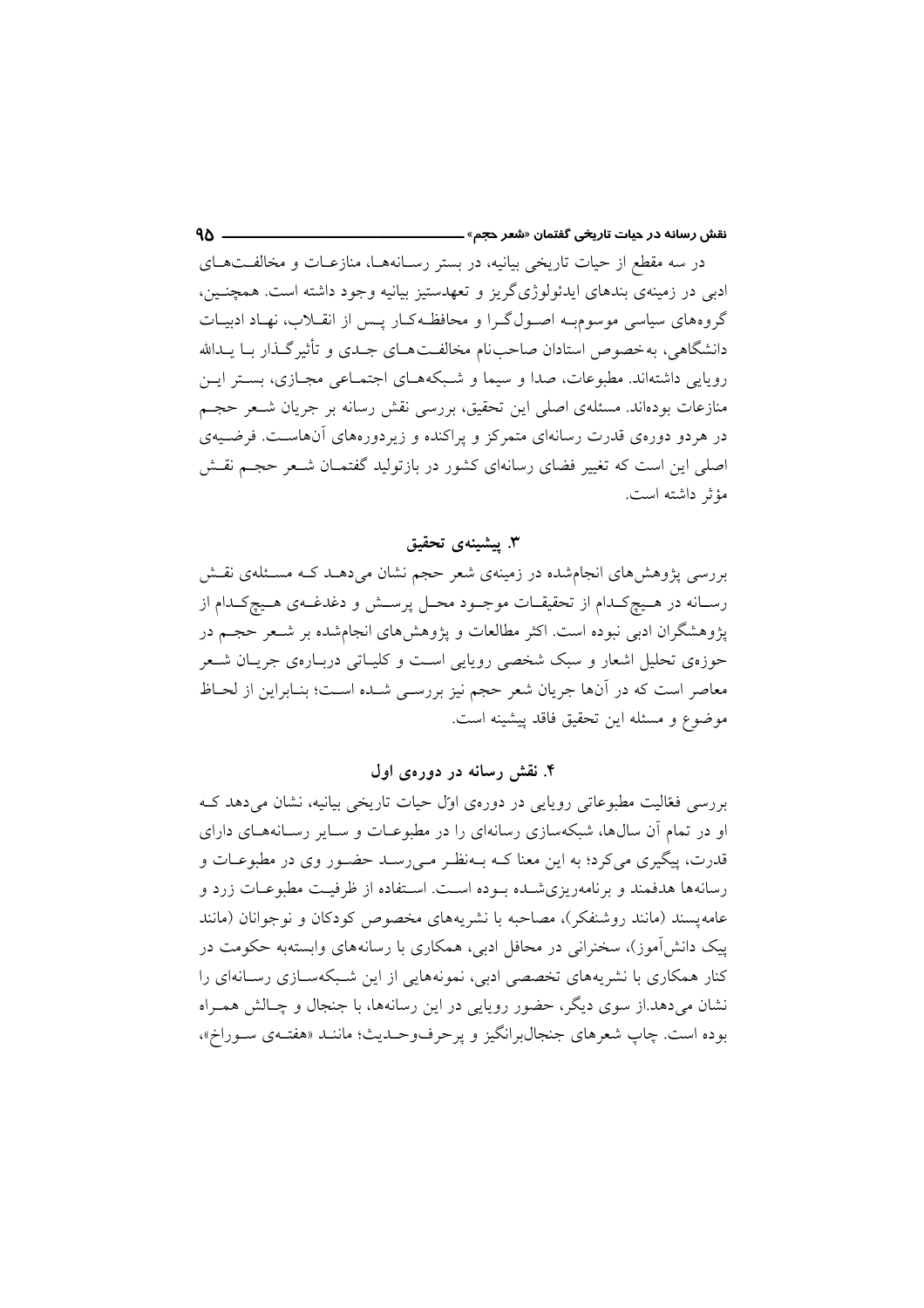۹۶ ــــــــــــــــــــــــــ مجلهي شعرپژوهي (بوستان ادب)/ سال ۹، شمارهي ۲، تابستان ۱۳۹۶ (پیاپی۲۲) سخنرانی ها و متن های داغ و اّتشین در دفاع از هنر غیرمتعهد، ماجراهای انتخاب «کتاب شعر سال» نمونههایی از این جنجالهاست.

شبکهسازی رسانهای و حضور جنجالی، دو پـارامتری بـوده کـه بیانیـه را در دورهی اول به متنی پربازخورد و زنده تبدیل کرده؛ بهشکلی کـه در سـال(هـای ۱۳۵۱ و ۱۳۵۲ متنهایی با عنوان مانیفست دوم حجم منتشر شد که توضیحاتی بـر مانیفسـت اصـلی و اولیه افزوده است. بسیاری از شـاعران، نویسـندگان و هنرمنـدان در همـین دوران، در وضعيتي مشابه، امكان استفاده از ظرفيتهاي رسـانهاي زمـان را داشـتند؛ امّـا حضـور رویایی در این رسانهها، بی وقفه، همهجانبه، متنوّع و چالش برانگیز می بود.

| نوع نشريه                | تاريخ انتشار          | مصاحبه كننده           | نشریه و شماره                       | زمان   |
|--------------------------|-----------------------|------------------------|-------------------------------------|--------|
| زرد و غیرادبی            | شــــهريور و مهـــــر | مسعود بهنود            | ر <i>وشنفکر،</i> شـمارههـای ۷۲۵ تـا |        |
|                          | ۱۳۴۶                  |                        | ۷۲۸                                 |        |
| ادبی                     | خرداد ۱۳۴۵            | اسماعیل نوری علا       | نگیز، شمارهی ۱۳                     |        |
| ادبی                     | مر داد ۱۳۴۵           | پیام، کلکی و اردبیلی   | خوشه، شمارهی ۵۴۳ و ۵۴۴              | پیش    |
| ادبى                     | بهمن ١٣۴٧             | مسعود بهنود            | قر <i>دوسی</i> ۸۹۵ تا ۸۹۸           | از     |
| غيرادبي                  | اوت ۱۹۶۹ (مهرداد      | گفتوگـوي بـين أنــدره  | بررسی کتاب، شماره ۱                 | انتشار |
|                          | (144)                 | لـــود و رويــــايى در |                                     | بيانيه |
|                          |                       | نشریهی ادبی کومبا      |                                     |        |
| غيرادبي                  | شهريور ۱۳۴۸           | گلز ار ی               | اً يند گان                          |        |
| غيرادبي                  | خرداد ۱۳۴۹            | عاطفه گرگین            | بخش ادبی <i>اطّلاعات</i>            |        |
|                          | 1549                  | ألبرتو كوچوئي          | ضبط تلويزيوني                       |        |
| $\overline{\phantom{0}}$ | ۱۳۴۹                  | ألبرتو كوچوئي          | ضبط تلويزيوني                       |        |
| ادبی                     | ارديبهشت ١٣٥٠         | شکوه فرهنگ             | فردوسي                              |        |
| نشريهي سازمان            | ارديبهشت ١٣۵٠         | پرويز اسلامپور         | تم <i>اشا،</i> شماره ۶              |        |
| صداوسيما                 |                       |                        |                                     |        |
| غیرادبی و سیاسی          | تیرماه ۱۳۵۰           | ا. جمشیدی              | مجلّەي <i>سىپيد و سياه</i>          |        |
|                          | سال ۱۳۵۰              | پرويز اسلامپور         | تماشا                               |        |
| صداوسيما                 |                       |                        |                                     |        |
| غيرادبي                  | شهريور ١٣۵٠           | شهين حنانه             | مجلّدي اطّلاعات                     |        |
| غيرادبي                  | اردیبهشت ۱۳۵۱         |                        | گفتــار راديــويي چــاپشــده در     |        |
|                          |                       |                        | آ پند گان                           |        |
| نشمريهي سمازمان          | مهر ۱۳۵۱              | منوچهر أتشى            | <i>تماشا، شمارەي ۸۲</i>             |        |
| صداوسيما                 |                       |                        |                                     |        |
| نشمريهي سازمان           | ۱۳۵۱                  | پرويز اسلامپور         | تماشا                               | پس     |
| صداو سيما                |                       |                        |                                     | از     |
| غيرادبي                  | اول اردیبهشــــــت    | $\equiv$               | صفحهی ادبی <i>اطّلاعات</i>          | انتشار |

جدول ۱– مصاحبهها و گفتوگوهای رویایی در دورهی نخست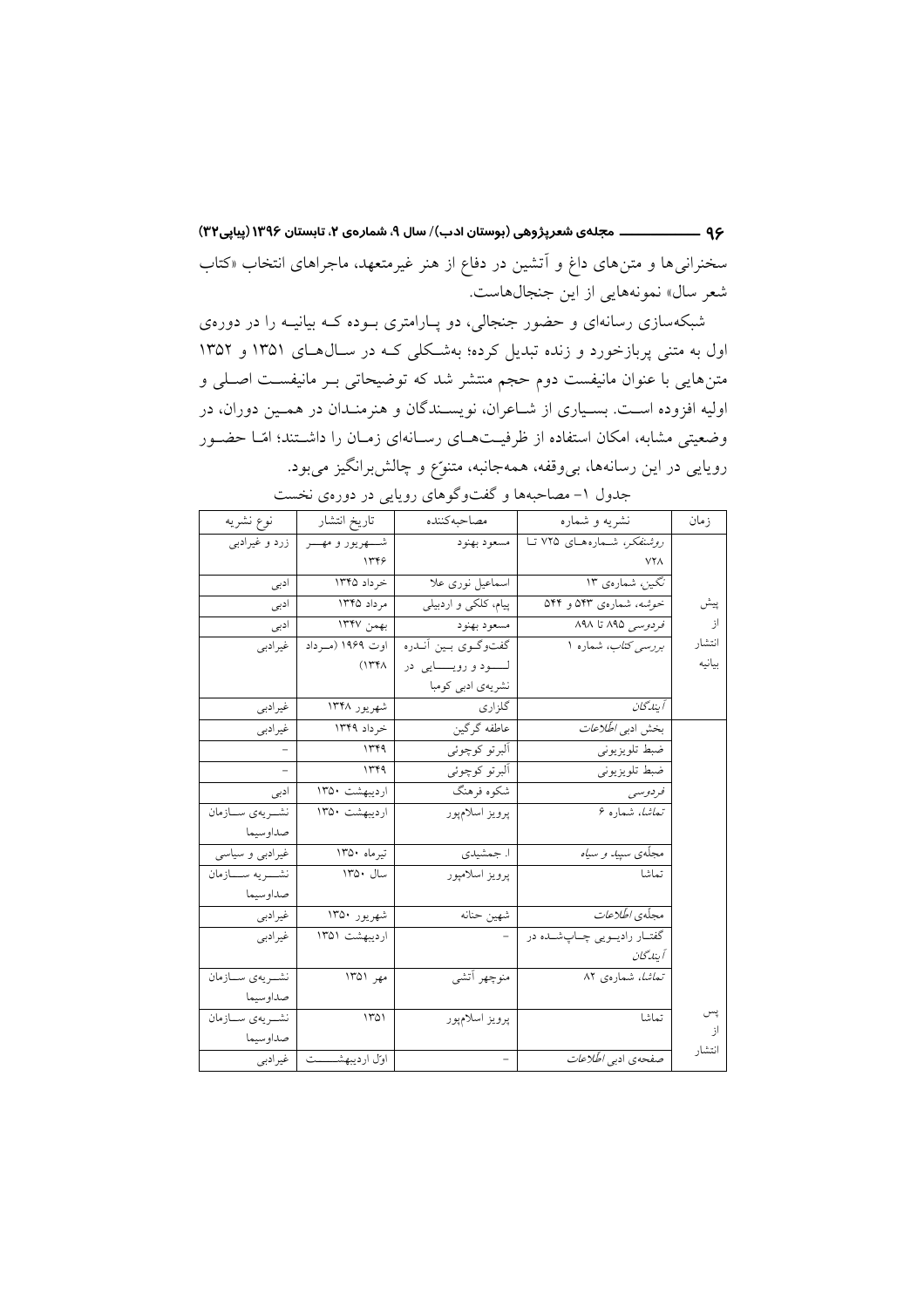| بيانيه |                                                    |                     | ١٣٥٢          |                |
|--------|----------------------------------------------------|---------------------|---------------|----------------|
|        | صفحهی ادبی <i>اطّلاعات</i>                         | دکتر سرامی          | ارديبهشت ١٣۵٢ | غيرادبي        |
|        | پیک دانش آموزان                                    | مينو وزيرى          | تابستان ١٣٥٢  | مخصوص كودكان   |
|        |                                                    |                     |               | و نوجوانان     |
|        | صفحهی ادبی <i>اطّلاعات</i>                         | دکتر سرامی          | آبان ۱۳۵۲     | غيرادبي        |
|        | فردوسي                                             | باقر عاليخاني       | بهمن ١٣۵٢     | ادبی           |
|        | صفحهی ادبی <i>اطّلاعات</i>                         | غلامعلى سرامى       | شهريور ۱۳۵۳   | غيرادبي        |
|        | ماهنامەي تلاش، شمارەي ۶۰۴                          | نسرين نادرشاهي      | آذر ۱۳۵۳      | غيرادبي        |
|        | نگین، شمارههای ۱۲۳ و ۱۲۴                           | غلامرضا همراز       | شهريور ۱۳۵۴   | ادبی           |
|        | رستاخيز صبح                                        | نسرين نادرشاهي      | آذر ۱۳۵۴      | غيرادبي        |
|        | روزنامــــــــــهی <i>کیهــــــــان،</i> بـخـــــش | جلال سرفراز         | آذر ۱۳۵۵      | غيرادبي        |
|        | هفتگی ادبی                                         |                     |               |                |
|        | <i>اطّلاعات،</i> شمارههای ۱۵۳۵۶                    | جواد مجابي          | تیر ۱۳۵۶      | غیر ادبی       |
|        | و ۱۵۳۵۷                                            |                     |               |                |
|        | <i>اطلاعات،</i> شمارەي ۱۵۳۶۶                       | پرســـش گروهـــي در | تیر ۱۳۵۶      | غیرادبی        |
|        |                                                    | جلسه شعر            |               |                |
|        | تعاشا                                              | يوسف خانعلى         | شهريور ۱۳۵۶   | نشريەي سـازمان |
|        |                                                    |                     |               | صدا و سيما     |
|        | نامشخص                                             | محمدعلى اصفهاني     | تابستان ۱۳۵۶  |                |

 $9Y$  —

جدول ۲– مقالات و سخنرانیهای چاپشده از رویایی در دورهی نخست

| نوع نشريه          | تاريخ انتشار          | موضوع و عنوان             | نشریه و شماره                             | زمان   |
|--------------------|-----------------------|---------------------------|-------------------------------------------|--------|
| مقدمه بىر كتــاب   | آذر ۱۳۳۵              | تب                        | مقلتمه ای بر کتاب چهرهی                   |        |
| هوشـــــــــــــنگ |                       |                           | طبيعت                                     |        |
| باديەنشين          |                       |                           |                                           | پیش    |
| ســـــخنراني در    | مـرداد و شــهريور     | فرم و محتوا               |                                           | از     |
| جلسەي ماھانەي      | 14.4                  |                           | شمارههای ۵ و ۶                            | انتشار |
| راهنمای کتاب       |                       |                           |                                           | بيانيه |
| گردشــــــــــى در | تابســـتان و پـــاييز | پیوند شعر و زندگ <i>ی</i> | راهنمای کتاب                              |        |
| اشعار نادرپور      | 14.4                  |                           |                                           |        |
| دربارهي نيما       | ٢٢ بهمن ١٣۴٠          | اشارهای به زبان نیما      | کت <i>اب هفته،</i> شمارهی ۱۸              |        |
| يوشيج              |                       |                           |                                           |        |
| مقالهای در پاسخ    | فروردين ١٣۴٢          | دو نوع رمانتیسم           | خوشه، شمارهی ۱                            |        |
| مهدى حميدى         |                       |                           |                                           |        |
| نقلد دفتـر شـعر    | تیر و مرداد ۱۳۴۳      | سـرعت حيــات تــازهي      | <i>انتقاد کتــاب،</i> دورەی دوم،          |        |
| پرويز خائفي        |                       | ا تصوير                   | شمارەي ۴                                  |        |
| نقلد دفتمر شمعر    | شهريور ۱۳۴۴           | خسته از بيرنگي تكرار      | <i>انتقاد کتاب</i> ، دورەی سو <i>ت</i> م، |        |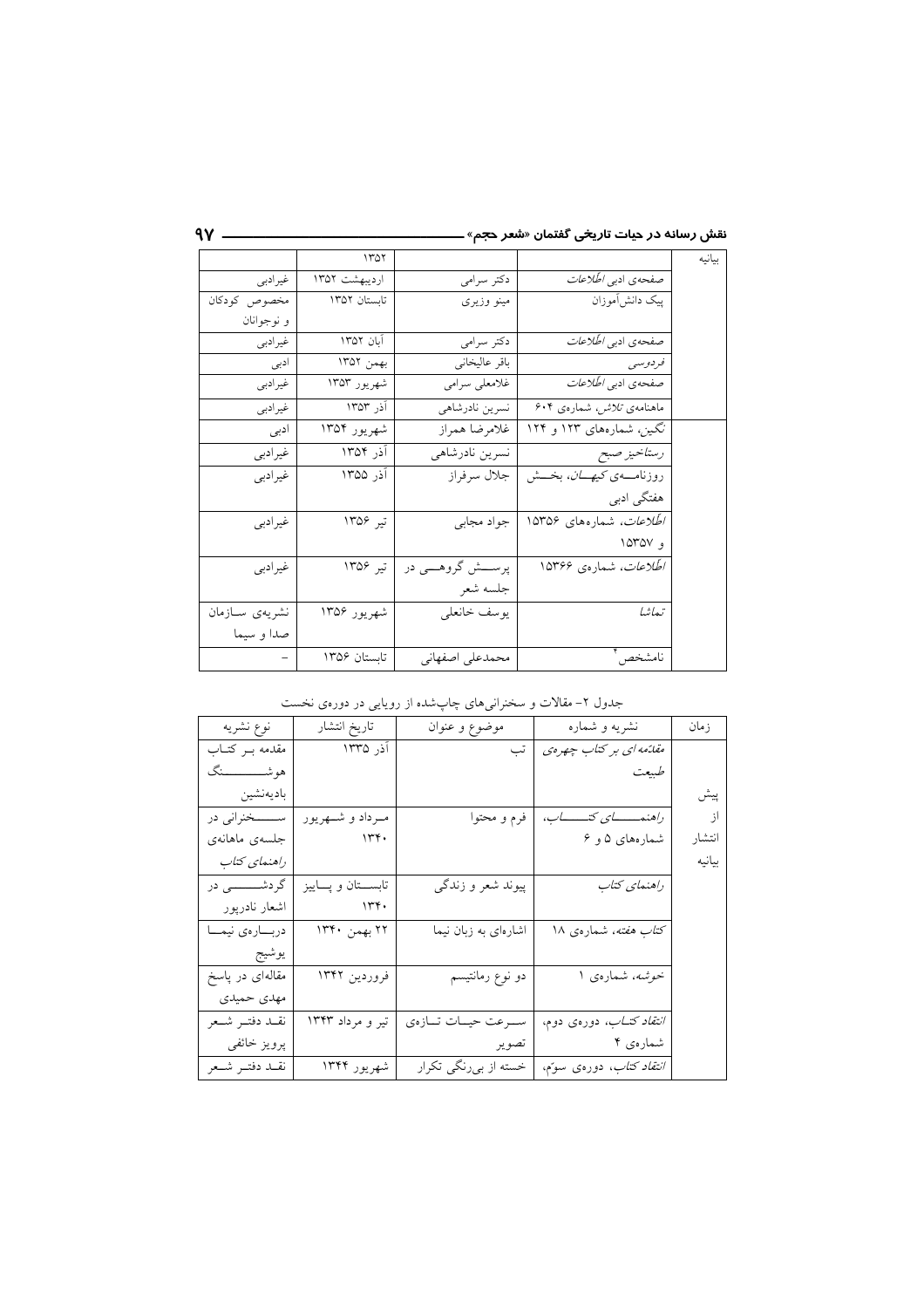۹۸ \_\_\_\_\_\_\_\_\_\_\_\_\_ مجلهي شعرپژوهي (بوستان ادب)/ سال ۹، شمارهي ۲، تابستان ۱۳۹۶ (پیاپی۲۲)

|        | شمارەي ۲                          |                                   |                  | فرخ تميمي              |
|--------|-----------------------------------|-----------------------------------|------------------|------------------------|
|        | <i>انتقاد کتاب</i> ، شمارەی ۴     | خاک؛ از سـن ژون پـرس              | دی ۱۳۴۵          | (نقـــــد شــــــعر    |
|        |                                   | تا لارنس عربستان                  |                  | سپانلو)                |
|        | ضمیمهی نشـریهی <i>انتقـاد</i>     | فروغ دوام حیثیت آدمـی   بهمن ۱۳۴۵ |                  | ضــــــــــــمیمهى     |
|        | كتاب                              | ست                                |                  | نشسريەي <i>انتقساد</i> |
|        |                                   |                                   |                  | كتاب                   |
|        | <i>خوشـــــــه</i> ، شـــــــماره | زبان، استعاره، سبک                | نوروز ۱۳۴۶       |                        |
|        | مخصوص نوروز                       |                                   |                  |                        |
|        | جنگ اصفهان، شمارهی ۶              | زبان شعر جان كلام                 | بهار ۱۳۴۶        |                        |
|        | شمارەي مخصوص بولتن                | تصوير و حركت در عبور              | سال ۱۳۴۸         |                        |
| پس     | تلویزیون ملّی ایران               | از حجمهای خیال                    |                  |                        |
| از     | بررسے کتاب، دورہی                 | عبور از شعر حجم                   | 177              |                        |
| انتشار | جدید، شمارهی ۱                    |                                   |                  |                        |
| بيانيه | بررسے کتاب، دورہی                 | گزارشی از فستیوال شـعر            | 156              |                        |
|        | جدید، شماره ۱                     | يوگوسلاوي                         |                  |                        |
|        | برر <i>سی کتاب،</i> شمارهی ۴      | در حاشیهی بیانیهی شـعر            | شهريور ۱۳۵۰      | ويژه نامەي شعر         |
|        |                                   |                                   |                  | حجم                    |
|        | برر <i>سی کتاب</i> ، شمارهی ۷     | تصوير جايي در فرم                 | 170.             |                        |
|        | تم <i>اشا</i> ، شمارەي ۶۲         | هوشنگ ایرانی یک نـوع              | یازده خرداد ۱۳۵۱ | ويسسۋەنامىسەي          |
|        |                                   | بودن                              |                  | سالگرد هوشنگ           |
|        |                                   |                                   |                  | ايراني                 |
|        | اطلاعات                           | در تعاون عظیم مرگ                 | ۱۹ بهمن ۱۳۵۱     | صفحهى                  |
|        |                                   |                                   |                  | ششمين سالگرد           |
|        |                                   |                                   |                  | فروغ                   |
|        | نشریهی جشن <i>هنر شیراز</i>       | چه هراسـی دارد ظلمـت              | ۱۳۵۲             |                        |
|        |                                   | روح                               |                  |                        |
|        | تم <i>اشا</i> ، شمارەي ۱۵۵        | شيعه، جهان روحاني ما              | فروردين ۱۳۵۳     |                        |

.<br>بازخوردها و واکنشهای شاعران و منتقدان به اشعار، نظرات و برنامههـای رویــایی، گویای این امر است که او توانست در نیمدورهی اول فضای رسانهای با قدرت متمرکـز و قدرت تعیینکنندگی زیاد، بهخوبی از مطبوعات و رسانههای دیگر که عمـدتاً وابســته به حکومت بودند و زیر نظر مستقیم آن اداره میشــدند، اســتفاده و حجــمگرایــی را در گفتمان شعری زمان خود رواج دهد. شبکهسازی رسانهای او بهخوبی مـؤثّر واقــع شــده است. الگوی فعالیتهای شبکهای مطبوعاتی و رسانهای رویـایی در نمایــهی (۵) نشــان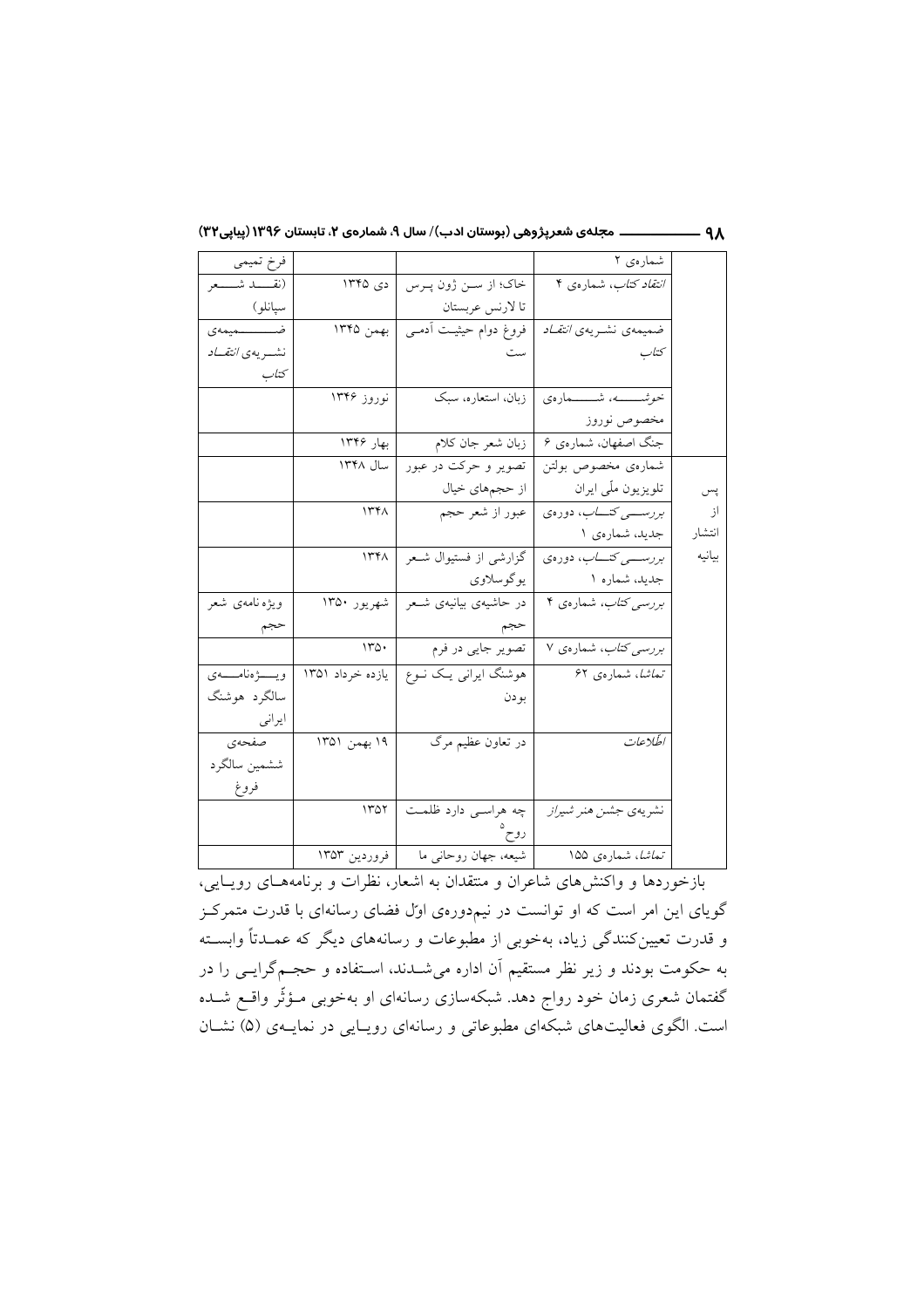$99 -$ نقش رسانه در حیات تا*ر*ی<del>خ</del>ی گفتمان «شعر ح<del>ج</del>م» ـــ داده شده است؛ البته شاعران این مصاحبهها و فعّالیتهای رسـانهای رویـایی را فرصـتی مغتنم دانسته و أن را تحسین کردهاند.

یدالله رویایی که در دههی پنجاه خورشیدی، بیشترین شمار مصاحبه ها با رسانه ها را داشت (در جهان شعر)، مهم ترین و بزرگ ترین خدمت را به نسل های بعدی رساند. این یعنی با این دانش وسیع، کارگاه شعری زنده و مؤثّر را پی ریزی کرد. تجارب خــود را از طریق همین گفتوگوها به نسل های بعدی منتقل کرد. اجازه نداد (یک تنـه) گسســت و انقطاع ادبی (اینجا شعر و جهـان شـعر) رخ دهـد. او سـاحتی گشـود کـه در برهـوتِ بي آموزگاري، بي نظير بود (صالحي، ١٣٩۴: ٨).



نمايەي ۵– شبكەسازى رسانەاي يدالله رويايى

شبکه سازی رسانه ای چندلایه و حضور چالش انگیـز ویژگـے ای بـود کـه در دورهی سوم حیات تاریخی بیانیه در دهه های هفتاد و هشتاد، مجدد در فضای رسـانهای کشـور ديده مي شد.

## ۵. نقش مطبوعات و رسانه در دورهی بازتولید

مطبوعات ادبی در دورهی بازتولید بیانیه (دههی هفتاد) دو دورهی کاملاً متفـاوت پــیش از دولت اصلاحات و پس از اصلاحات را تجربه کرده است. در دولت اصـلاحات و در دورهای اندک (سال۵عای۱۳۷۷ تا۱۳۷۸) شمار زیادی از نشریهها و روزنامهها مجوز نشـر گرفتند. در این دوران علاوهبر نشریهها و مجلات تخصصی ادبی، روزنامـههـای کشـور نیز به جریانهای ادبی معاصر توجه کردند و نویسندگان دگراندیش، مجال بروز عقیـده و چاپ مطلب در این نشریهها را یافتند. در همیندوران، نشریههای ادبی مهمـی چــون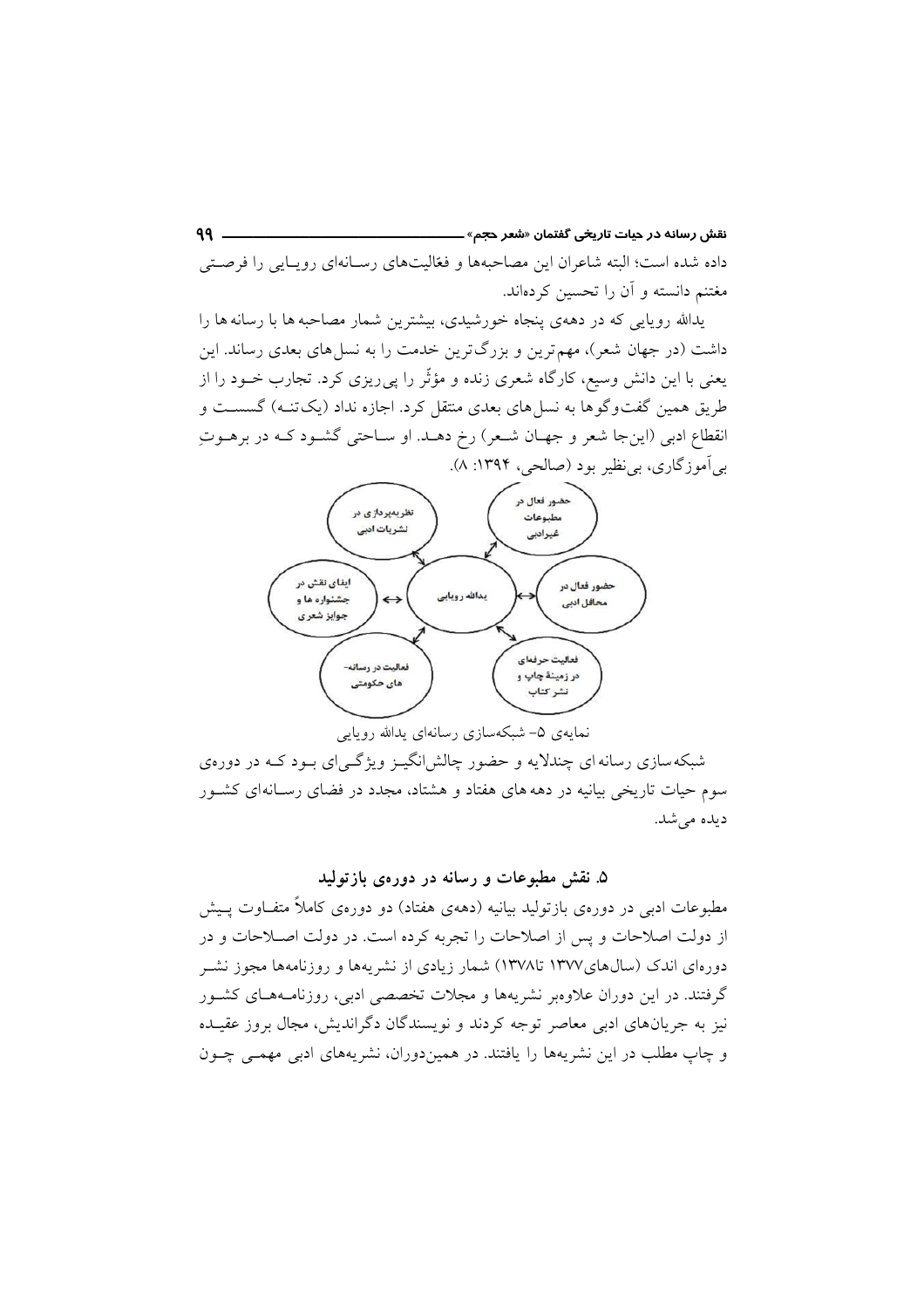..۱ \_\_\_\_\_\_\_\_\_\_\_\_\_\_ مجلهي شعرپژوهي (بوستان ادب)/ سال ۹، شمارهي ۲، تابستان ۱۳۹۶ (پياپي۲۲) «کارنامه» (سردبیر: هوشنگ گلشیبری، شیمارهی نخست: دی۱۳۷۷)، «پایا» (سیردبیر: فرخنده حاجیزاده، شمارهی نخست: فروردین و اردیبهشت۱۳۷۸)، «عصـر *پنجشـنبه»* (سردبیر: شهریار مندنیپور، شمارهی نخست: مهر ۱۳۷۷) با مجوز رسمی فعالیت خـود را آغاز کردند؛ نشریههایی که با توجه بـه محتـوای آنهـا، پـیش از اصـلاحات احتمـال چاپ و نشر آنها بسیار اندک بود.

تحلیل محتوای مطبوعات ادبی دورهی دوم دههی هفتاد (از سال ۱۳۷۶ بـه بعـد) و نیز بخش ادبی روزنامه های کشور نشان می دهد که عمـده فعالیـت مطبوعـاتی شــاعران دههی هفتاد و یدالله رویایی در نشریههای وابسته بـه جریـان اصـلاحات (موسـوم بـه نشریههای اصلاح طلب) و مستقل اتفاق افتاده است؛ نشریاتی که از سال۱۳۷۷ بهبعـد در کشور منتشر شدند و بخش ادبی روزنامههایی چون «شـرق»، «اعتمـاد»، «اعتمـاد ملّـی»، «حیات نو» و «همستگی» جایگاه چاپ شعر، نقد و نظرات شاعران دههی هفتاد است. از سوی دیگر، نشریههای تخصصی؛ مانند «عصر پنجشـنبه»، «بایـا» و «کارنامـه» در ایــن دوره، برای معرفی و حمایت از ایدههـای ادبـی جریــانهــای مختلـف مـؤثّر بودنــد. از شاعران مهم دهــهي هفتــاد، علــي عبدالرضــايي، ابوالفضــل ياشــا، محمــد آزرم، شــمس آقاجانی، رزا جمالی، گراناز موسوی هستند که در کنار شاعران نسلهای پیشـین؛ ماننــد رضا براهني، يدالله رويايي، على باباچــاهي ميــدان دار جريــان شــعرى بودنــد كــه خــود داعیهی آوانگاردبودن آن را داشتند. در دورهی بازتولید نفش سه مجلهی «کارنامه»، «بایا» و «عصر پنجشنبه» در بازتولید بیانیهی حجمگرایی بیش از سایر نشریات بوده است. در نشریهی «کارنامه» شبکهسازی مطبوعاتی از جنس شبکهسـازی دورهی اول را مـی تـوان مشاهده کر د.

# ۵. ۱. «کارنامه»

بخش های اصلی «کارنامه» را می توان زیر سه عنوان کلّی جای داد؛ شعر و نقــد شــاعران معاصر، داستان و کارگاه داستاننویسی، ترجمهی نظریههای ادبی و مقالات ادبی با تأکید بر نظریهها و تئوریهای روز. در هر شمارهی این نشریه، در سه یا چهار بخش اشعاری از شاعران معاصر چاپ شده است. در کنار چاپ شعر، نقد، تحلیل و جمع خوانی شــعر شاعران ازجمله بخش های دائمی این نشریه است؛ بنـابر سـنت جـاری نشـریه، در هـر شماره، صفحاتی به نویسندهای خاص یا موضوعی خاص؛ مانند ادبیـات آفریقـا و غیـره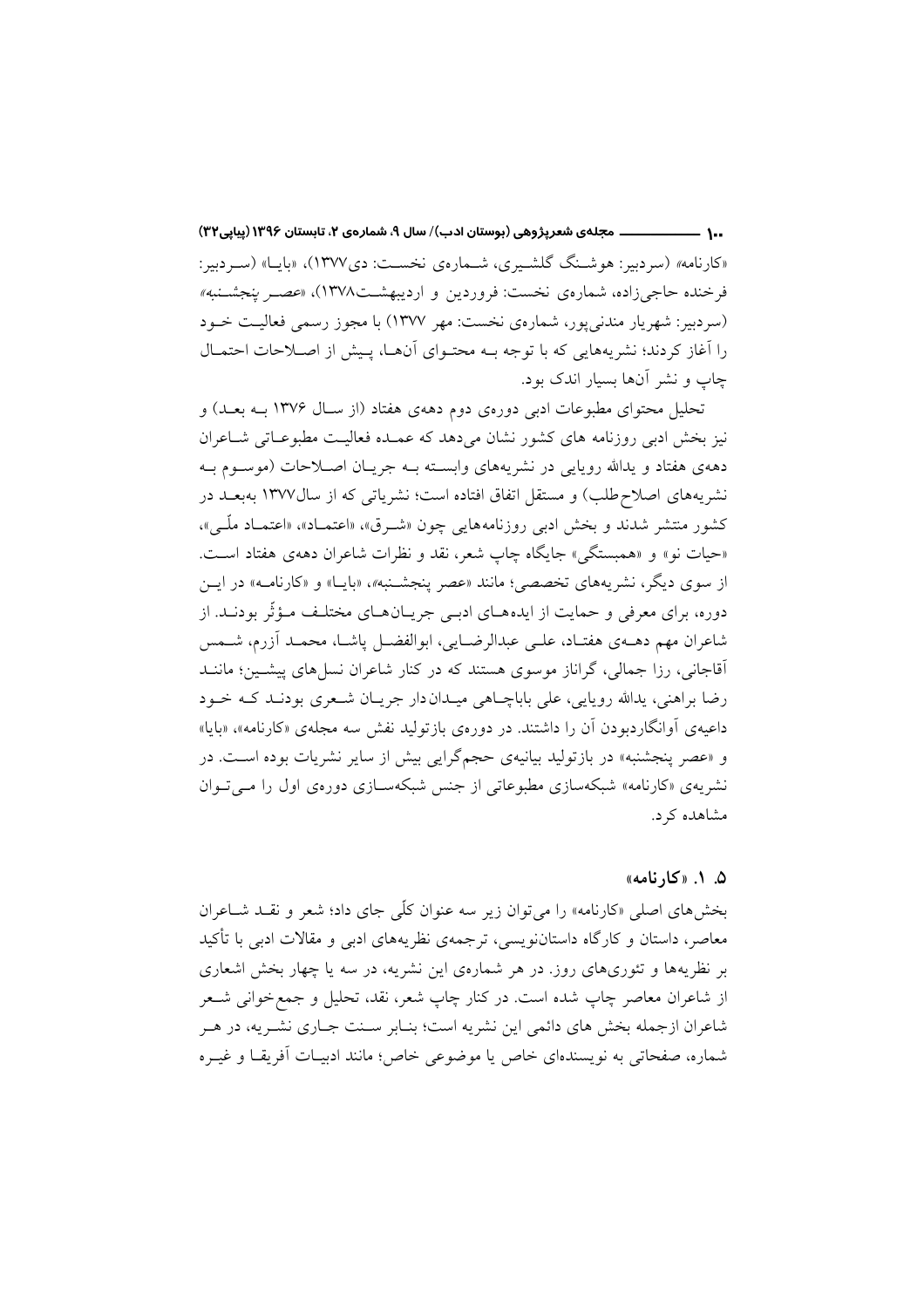اختصاص يافته است؛ ازجمله مي توان به ويژه نامهي يدالله رويايي، رضا براهنـي، احمــد شاملو، سهراب سپهری، فروغ فرخزاد، سیمین بهبهانی اشـاره کـرد. مطالـب تئوریـک و نظری که با عنوان مقالات چاپ شدهاند و از شمارهی ۲۱ (مرداد و شـهریور ۱۳۸۰) بـه بعد، بخشی با عنوان ادبیات مهاجرت به نشریه اضافه شده کـه نویسـندگان و هنرمنـدان ایرانی خارج از کشور را معرفی میکند.

 $1 - 1 =$ 

خواننده با مطالعهی دورهی کامل «کارنامه»، با اصول و مبـانی فکـری رویـایی آشـنا می شود و توضیحات مفصّل دربارهی نوآوری او در بحث فرم و زبان را از زبان شاعران بزرگ، منتقدان ممتاز و شاعران دههی هفتاد، از نظر مـیگذرانـد. همچنـین، خواننـده از روابط گستردهی رویایی در خارج از کشور، دوستیهای او با شاعران بزرگی چون نیما، شاملو، نصرت رحمانی و غیره اطاعاتی مهم کسب میکند و درمی یابد که شـاعران مهـم دیگر مانند براهنی و جریان همراه وی با رویایی تقابل هایی داشتهاند و از علل و عوامــل دخیل در این تقابل ها نیز به صورت مختصر، آگاه میشود؛ افزون بـر ایـن، نویســندگان مختلف به آثار تئوریک چاپ شدهی رویایی (*هلاک عقل بهوقت اندیشـیدن، از سـکوی سرخ، عبارت از چیست* و مقالات ژورنالیستی وی) ارجاع میدادهانــد. اشــعار مهمــی از رویایی خوانده میشد و همزمان با چاپ کتابهای شعر جدید او (*هفتاد سنگقبر، مــن گذشته؛ امضا*) با این کتابها آشنا شده و به خوانـدن آنهـا دعـوت مـی شـدند و حتـی نمونههایی از دستخط شـاعر را مشـاهده مـی کـردهانـد. شـبکهای از روابـط متنـی در شمارههای مختلف، بازتولید اندیشههـای رویـایی را در آن سـالهـا رقـمزده و مطالـب متعدد، هرکدام بهمناسبتی به رویایی پیوند خورده است. این بازتولید اندیشهها بهگونهای بود که در همان سالها، بهتدریج در نشریهی متعلّق به جریان مقابـل رویـایی، نشــریهی «بایا»، رضا براهنی و شاگردانش، کمکم حضور رویایی و نظراتش در آن دیده می شود. تحمیل رویایی، حجـمگرایـی و بیانیــه در آن نشــریه بــه شــکلی اسـت کــه در نهایــت، ویژهنامهای به رویایی و حجمگرایی اختصاص یافته است.

مطالب مرتبط با رویایی و حجمگرایی در کارنامه را میتوان در چهار نوع دستهبندی کر د:

نوع A: مطالبی که دیگران بهطور اختصاصی، دربارهی حجمگرایی، یـدالله رویـایی، اصول و ایدههای هنری و ادبی او نوشتهاند. نوع B: از نوع A نیستند؛ امّا مطالبی هستند که دیگران دربارهی شعر معاصر نوشتهاند و در آنها به رویـایی اشـاره شـده یـا اصـول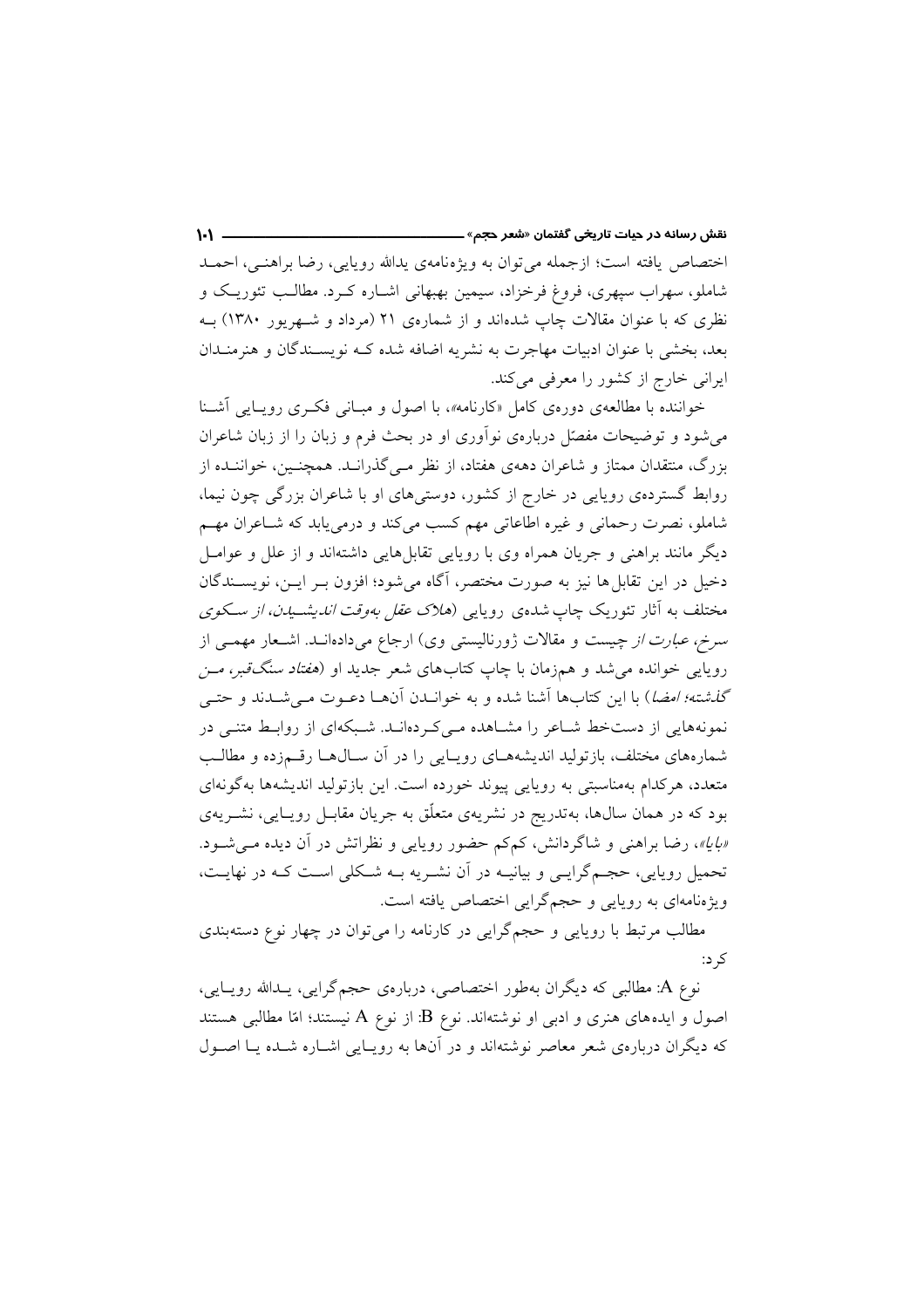۱.۲ ــــــــــــــــــــــــــ مجلهى شعرپژوهي (بوستان ادب)/ سال ۹، شمارهى ۲، تابستان ۱۳۹۶ (پیاپی۲۲) شعري او توضيح داده شده است. نوع C: مقالاتي كه به قلــم رويــايي در نشــريه چــاپ شدهاند. نوع D: اشعار چاپشده از رویایی.

دستهی B که عمدهترین مطالب دربارهی رویایی را شامل میشود، در چهـار سـطح تقسیم.بندی میشود؛ سطح B1مطالبی که در آنها فقط نامی از رویایی دیــده مــیشــود. B2 مطالبی که در کنار نامبردن از رویایی به نقش او در شعر معاصر اشارهای کوتاه شده است. B3 که در آن، در کنار موارد پیشین، توضیحاتی مختصر و گذرا در زمینهی سبک شعری رویایی و غیره نیز آورده شده است. B4 مطالبی است که در آنها از رویایی بـه صورت مفصّل و تحسن آمیز یاد شده است.

فهرست كامل مقالات و مطالب مـرتبط بـه رويـايي در جـدول (٣) آمـده اسـت. در بیشتر موارد فراخوانی روپایی و حجم\$رایی تـوأم بــا تحسـین و تجلیــل اسـت و نگــاه شاعران و منتقدان این نشریه، در کنار شـرح و تفسـیر، تشـویق و ترغیـب مخاطـب بــه خوانش شعر حجم بوده است.

| شمار ه        | نوع مطلب       | موضوع                                | نويسنده             | عنوان مطلب                      |
|---------------|----------------|--------------------------------------|---------------------|---------------------------------|
| ٣             | A              | دربارهی رویایی و هفتاد سـنگ          | هوشنگ گلشیری        | یک یادداشت                      |
|               |                |                                      |                     |                                 |
| ٣             | D              | هفت شعر از رویایی                    | يدالله رويايي       | شعر                             |
| ٣             | B1             | کارگاه و نقد شعر                     | رزا جمالی           | گسست روایـت و پیامـدهای         |
|               |                |                                      |                     | آن                              |
| ٣             | B3             | دربارەي شعر دهەي هفتاد               | مهرداد فلاح         | ايمن شمعر بسراي خسودش           |
|               |                |                                      |                     | شناسنامه دارد                   |
| ۴             | B3             | مانيفست شعر پسانيمايي                | على باباچاهي        | محورها و مشخّصههای شـعر         |
|               |                |                                      |                     | پسانیمایی                       |
| ٩             | B1             | نقد مقالات پیشین در <i>کارنامه</i> ۳ | محمّــــــــــدرحيم | اين نوشته قصّه نيست يا          |
|               |                |                                      | اخوت                | داستان است یا مقاله             |
| $\mathcal{L}$ | B <sub>3</sub> | متن سخنرانی دربارهٔ شعر نو           | شمس لنگرودي         | وضعيت شعر در ايران              |
| ۱۱            | B1             |                                      | منوچهر أتشى         | بحران در شعر يا                 |
| ۱۱            | $\mathcal{C}$  |                                      | يدالله رويايى       | جاي كلمه                        |
| ۱۱            | C              | مصـــاحبهى كـــاظم اميـــرى بـــا    |                     | پرســــهزن در گــــذرگاههــــاي |
|               |                | رويايي                               |                     | اشتياق                          |
| ۱۱            | $\overline{C}$ |                                      | يدالله رويايي       | رفتار سبک                       |
| ۱۱            | B1             | سوگ سروده                            | منوچهر أتشى         | شدن گلشيري                      |

جدول ٣- مطالب مرتبط با روياي<sub>ه،</sub> در «كارنامه*»*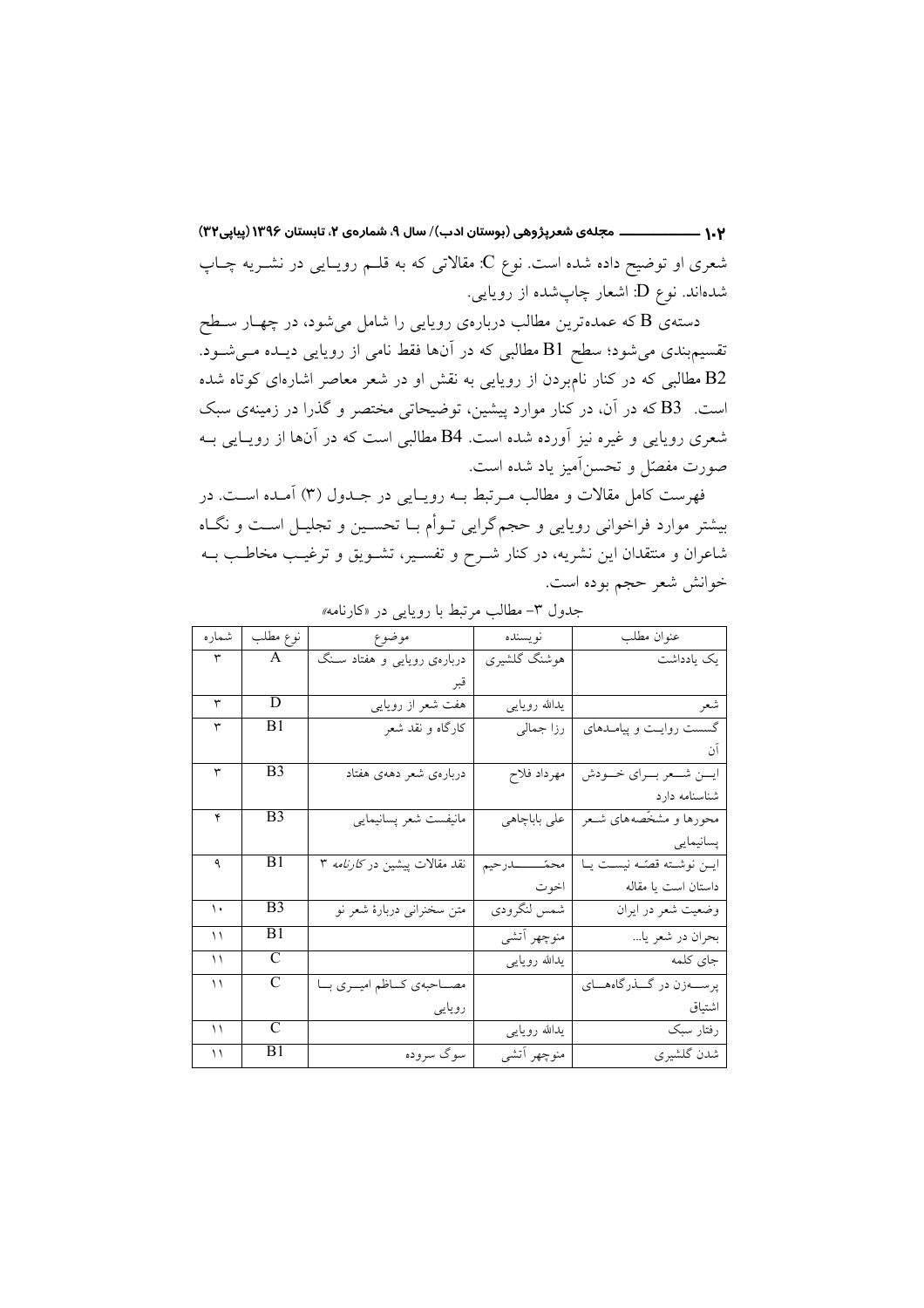| ۱۵                     | B4                      | حاشـــيهاي بـــر «خطـــاب بـــه     | هوشيار انصارى    | مقدّمتهای بسر شنعر أينتدهي  |
|------------------------|-------------------------|-------------------------------------|------------------|-----------------------------|
|                        |                         | پروانهها»                           | فر               |                             |
| ۱۷و۱۷                  | B1                      |                                     | منوچهر اَتشى     | شعر فروغ                    |
| ۱۶و۱۷                  | B1                      |                                     | حسين رسولزاده    | سوى پنهان زبان شاعرانه      |
| ۱۷و۱۷                  | B1                      | أتشسى، لنگسرودي، حسافظ              |                  | میزگرد در مورد فروغ         |
|                        |                         | موسوى، عنايت سميعي، پــوران         |                  |                             |
|                        |                         | فرخزاد                              |                  |                             |
| ۱۶و۱۷                  | B1                      | نسام یکسی از شسعرها «یسدالله        | سیروس رادمنش     | شعر                         |
|                        |                         | رویایی» است                         |                  |                             |
| ۱۷و۱۷                  | $\mathsf{C}$            | مـتن سـخنراني در بزرگداشـت          | يدالله رويايى    | اگر مرده باشد               |
|                        |                         | شاملو در پاریس                      |                  |                             |
| ۱۸                     | B <sub>3</sub>          | نقد مقالهى هوشيار انصـارىفـر        | افشين دشتى       | ما ناگزیر از نحو هستیم      |
|                        |                         | در شمارەي ۱۵ک <i>ارنامە</i>         |                  |                             |
| ۱۸                     | B <sub>3</sub>          | نقدی بر مؤخّرههــای باباچــاهی      | جواد شريفي       | آن ســـوي تـــوازن دســـتور |
|                        |                         | در دو کتــاب «نــمنــم بــارانـم» و |                  | شناختي زبان                 |
|                        |                         | «عقل عذابم مىدهد»                   |                  |                             |
| $\mathbf{y}$ .         | C                       |                                     | يدالله رويايى    | شعر زبان يا بيزباني شعر     |
| ۲۱                     | $\overline{\rm C}$      |                                     | يدالله رويايى    | مؤخّرهاي بـر أينـدهي شـعر   |
|                        |                         |                                     |                  | فارسى                       |
| ۲۲و ۲۳                 | <b>B4</b>               |                                     | پرهام شهرجردي    | در جستوجوي أن لغت تنها      |
| ۲۶و۲۶                  | B4                      | مكتب فرانكفورت                      | پرهام شهرجردي    | در جستوجوي أن لغت تنها      |
| ۲۶و ۲۶                 | $\overline{B2}$         | نــام يكـــى از شـــعرها «يـــدالله | آتفه چهارمحالیان | شعر                         |
|                        |                         | رویایی» است                         |                  |                             |
| ۲۶و ۲۶                 | $\overline{C}$          |                                     | يدالله رويايي    | وقتسى شمعر مسوقعيتي بسراي   |
|                        |                         |                                     |                  | خلق مىشود                   |
| ۲۶و ۲۶                 | B4                      |                                     | پرهام شهرجردي    | در جستوجوي أن لغت تنها      |
| ۲۶و ۲۶                 | B1.                     | مصاحبه                              | كريستوف بالايي   | ادبيات مهاجرت               |
| $\overline{YV}$        | B4                      | رمان نو                             | پرهام شهرجردي    | در جستوجوي أن لغت تنها      |
| $\mathsf{Y}\mathsf{V}$ | B <sub>3</sub>          | خبر                                 |                  | نشسان شسواليه بسراى يسدالله |
|                        |                         |                                     |                  | رويايي                      |
| ٣١                     | B <sub>2</sub>          | در مرگ حسن هنرمندي                  | سيمين بهبهاني    | و مـرگ مصـرف تـن و تـن ا    |
|                        |                         |                                     |                  | مصرف من بود                 |
| ٣٢                     | A                       | ترجمهی مقالـهای فرانســوی در        | پرهام شهرجردي    | در جستوجوي أن لغت تنها      |
|                        |                         | وصف رويايي                          |                  |                             |
| ٣٣                     | $\overline{\mathsf{C}}$ | این مقالـه را عاطفـه طاهـایی از     | يدالله رويايي    | گـذر از اسیســمان ٔ شــناخت |
|                        |                         | فرانسوي به فارسي ترجمه كرده         |                  | ميان پرانتز                 |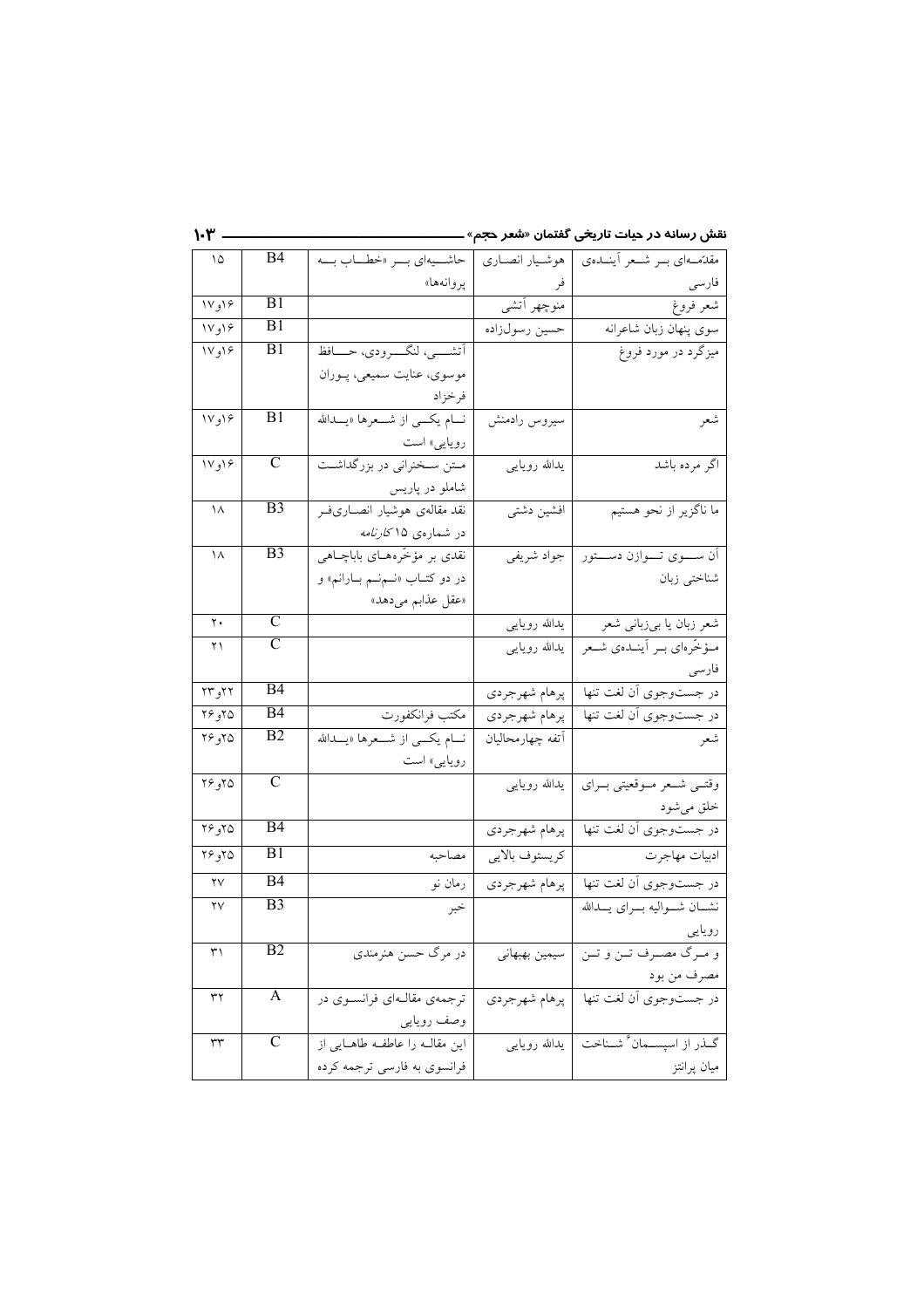|  |  |  |  |  | . مجلهی شعرپژوهی (بوستان ادب)/ سال ۹، شمارهی ۲، تابستان ۱۳۹۶ (پیاپی۲۲) |  | ۱∙٤ |
|--|--|--|--|--|------------------------------------------------------------------------|--|-----|
|--|--|--|--|--|------------------------------------------------------------------------|--|-----|

|                             |                | است.                      |                |                                            |
|-----------------------------|----------------|---------------------------|----------------|--------------------------------------------|
| $Y^{\prime}$ , $Y^{\prime}$ | B <sub>3</sub> |                           | عمران صلاحي    | مصـــــاحبه بـــــا هوشـــــنگ             |
|                             |                |                           |                | باديهنشين                                  |
| ۳۸٫۳۷                       | B <sub>3</sub> |                           | حميد يزدانپناه | معرف <sub>عی</sub> کتــاب «نــادرپور در    |
|                             |                |                           |                | ابنه»                                      |
| 4.4                         | A              |                           | عزّت قاسمي     | معرفــي كتــاب «مــن گذشــته               |
|                             |                |                           |                | امضا»                                      |
| ۴۲                          | B4             |                           | منوچهر أتشى    | بررســي دفتــر شــعر «افشــين              |
|                             |                |                           |                | دشتى»                                      |
| ۴۳                          | D              |                           | يدالله رويايي  | شعر                                        |
| ۴٣                          | B <sub>3</sub> |                           | محمود فلكي     | پيچيــــــــــــدەنويســـــــــــــــــى و |
|                             |                |                           |                | پستەمدرنيسم ايرانى                         |
| ۴۵                          | B4             | تكەنويسى                  | پرهام شهرجردي  | در جستوجوي أن لغت تنها                     |
| $Y$ ۹۴۶                     | B <sub>3</sub> | أتشى، حافظ موسوى، هوشـيار |                | میزگرد دربارهی براهنی                      |
|                             |                | انصاریفر، عنایت سمیعی و   |                |                                            |
|                             |                | شهريار وقفىپور            |                |                                            |
| $Y$ ۹۴۶                     | A              |                           | رضا فرّخفال    | مشکل رویایی با براهنی                      |

در نشریهی «کارنامه»، بازتولید بیانیه و اصول منـدرج در آن، در دو وضـعیت شـکل گرفته است؛ وضعیت اول با نوشتههای رویایی، مقالات و مطالبی که وی در این نشـریه نوشته است، به گونهای است که در کنار اطلاعات مفید دربـارهی شـعر حجـم، هرکـدام بخشی از بیانیه را شرح، تفسیر و تبیین میکند؛ وضعیت دوم، در مقالات و مطالب دیگر شاعران و منتقدان؛ در این گروه، بیترین مطالب از نوع B3 و B3 است؛ یعنی مطــالبی که حجمی چشمگیر در زمینهی حجمگرایی و روپایی دارند و همچنـین، فراخـوانی بــه حجمگرايي در آنها همراه با تحسين و تمجيد است.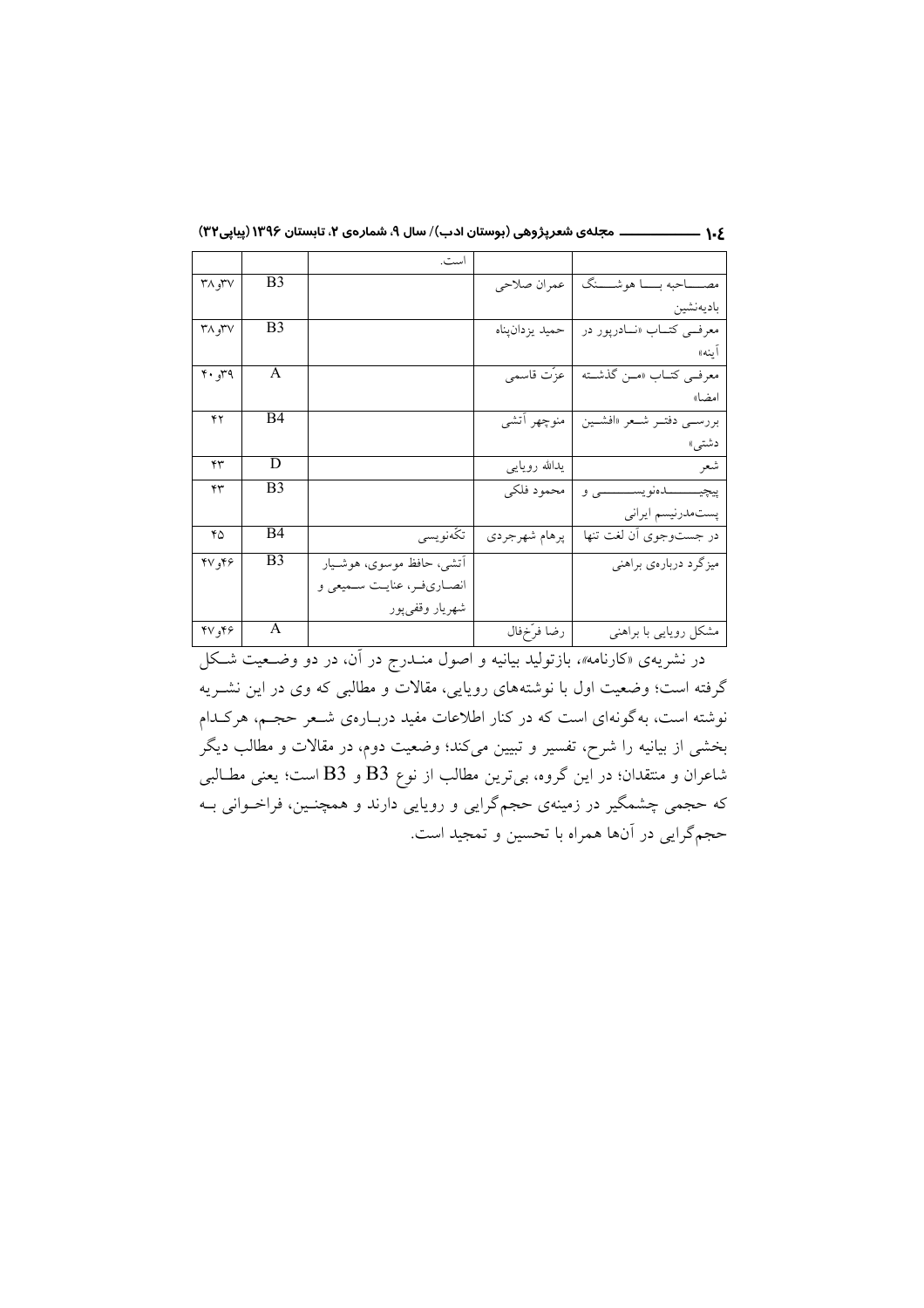نقش رسانه در حیات تا*ر*ی<del>خ</del>ی گفتمان «شعر ح<del>ج</del>م».



نمایهی ۶– شبکهسازی رسانهای رویایی در *«کارنامه»* 

#### ۵. ۲. ماما

پیشتر اشاره شد که «بایا» نشریهی جریان ادبی مقابل روپایی است.<sup>۷</sup> تــا پـیش از توقّــف انتشار نشریه (۱۳ شمارهی نخست) شمس آقاجانی، بخش کارگاه شـعر ایــن نشــریه را اداره می کرد و مقالات و مطالب در کل زیر نظر براهنی بوده و مطالب مرتبط با رویـایی بسیار اندک بوده است. تنها یک مورد رضا براهنی در سلسلهمقالات «چگونــه پــارهای از شعرهایم را گفتم» (شمارهی ۳)، ضمن توضیحاتی دربارهی شعر نیمایوشیج، به تمســخر و تخریب و طعنه از رویایی یاد کرده است؛ امـا از دورهی دوم (شـمارهی ١٣ بـه بعـد) کمکم شعر و نظریههای روپایی در این نشریه چاپ می شـوند. ایــن حضـور بــهشـکلی پیش رونده و افزایشی است؛ مــثلاً در شــمارهی۵ـای ۱۵ و ۱۶ و ۱۷ تنهـا یـک خــط از براهنی در وصف رویایی دیده شده؛ امّا در شمارههای بعد، کمکم شعر، مطالب تئوریک و نامههای رویایی نیز چاپ شده است. این روند بهگونهای ادامــه پیــدا مــیکنــد کــه در شمارهی ۴۱ ویژهنامهای برای شعر حجم درنظر گرفته می شود و بیانیهی حجم گرایی بـه همراه چندمقالهی بسیار مهم در فهم بیانیه مجدداً چاپ میشود. میتوان چنین گفت که فعالیتهای ادب<sub>ی</sub> رسانهای رویایی در نشریهی «کارنامه*»* و سـایر مطبوعـات بـهگونـهای جامعهی ادبی مدّعی و هوادار اَوانگاردیسم را متأثر ساخته که حتی نشریهای چون «بایا» را مجاب می کند که به شعر حجم و آثار روپایی توجه کنـد، هرچنـد پـرداختن بـه ایــن مسئله خواست جامعهی ادبی آن روز بوده و نشریه برای حفظ و ارتباط با مخاطب تـن به این کار داده است.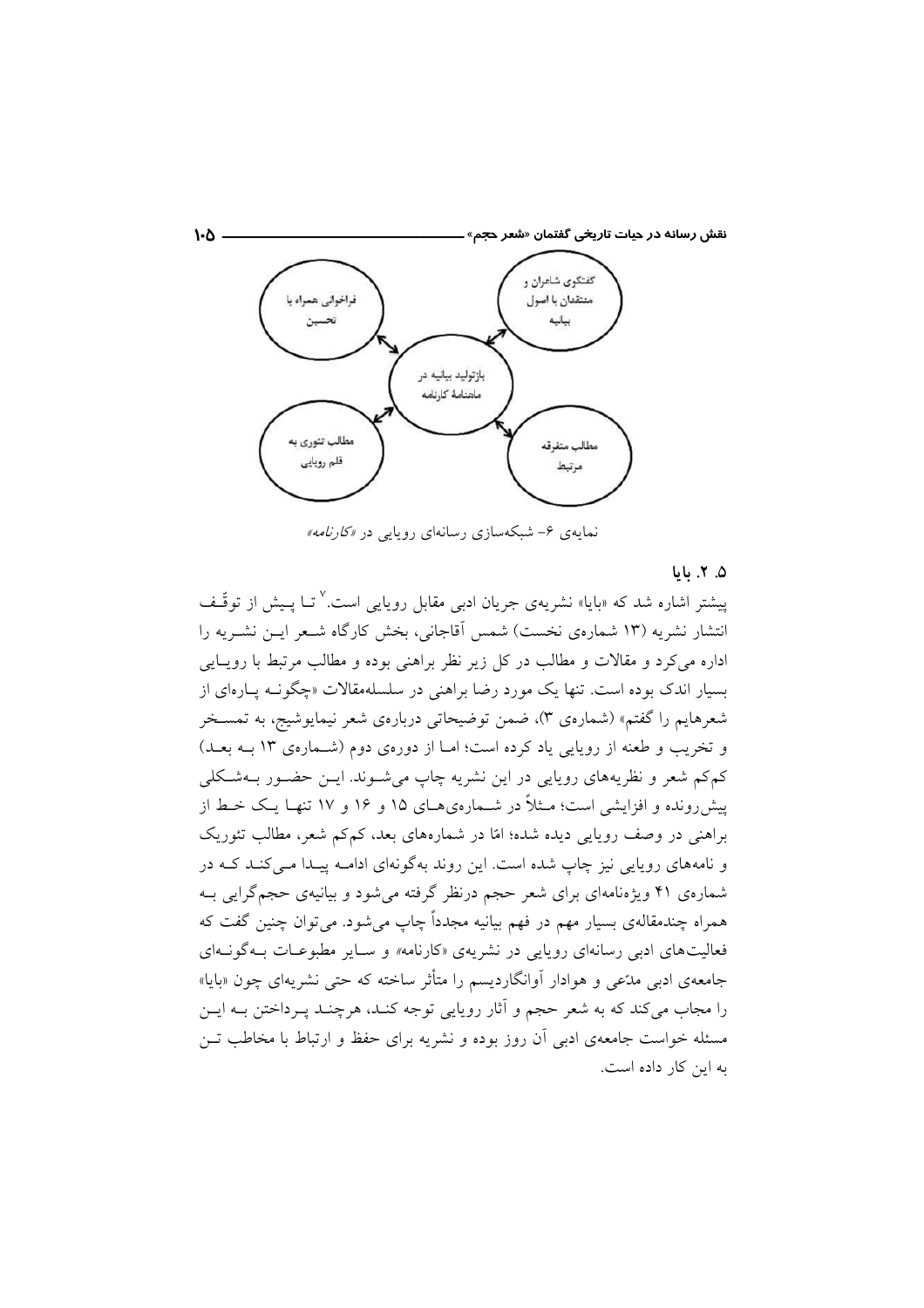در جدول (۶) مطالب مرتبط با رویایی و حجمگرایی آورده شده است. چنــانکــه در این جدول دیده میشود، از شـمارهی ۲۴ بـه بعـد تـا چـاپ ویـژهنامـهی شـعر حجـم (شمارهی ۴۱)، در هرشماره مطلبی دربارهی رویایی و حجمگرایـی چـاپ شـده اسـت. نامـهنگـاری رویـایی و ســیّدعلی صــالحی، ویــژهنامــهی شــعر حجــم و چــاپ اشــعار منتشرنشدهی رویایی سه گروه مطلب مهم در این نشریه هستند.

| شمارەي        | نوع مطلب               | موضوع           | نويسنده       | عنوان مطلب                             |
|---------------|------------------------|-----------------|---------------|----------------------------------------|
| نشريه         |                        |                 |               |                                        |
| ٣             | مقاله                  | نقد و تئوری شعر | رضا براهني    | چگونه پارهای از شعرهایم                |
|               |                        |                 |               | را گفتم                                |
| ۱۵ و ۱۶ و     | مقاله                  | هنر مدرن        | رضا براهني    | قیامت، ادبیات و عکس                    |
| $\mathcal{N}$ |                        |                 |               |                                        |
| ۱۸ و ۱۹ و     |                        | شعر             | يدالله رويايي | شعر                                    |
| ٢٠            |                        |                 |               |                                        |
| ۲۴            | مصــــــــــــــاحبه و | توضــيح اصــول  | يدالله رويايي | از میسان حسرفهسا و                     |
|               | گفتوگو                 | حجم گرايي       |               | يادداشتها                              |
| ۲۵ و ۲۶       | پاسخ به «از میـان      | تئوري ادبي      |               | حافظـهى حجــم و پاســخ   سیّدعلی صالحی |
|               | حـــــرفهــــاو        |                 |               | به تهيبودگي                            |
|               | يادداشتها»             |                 |               |                                        |
| ۲۷ و ۲۸ و     | اشارهای کوتاه          |                 | شمس أقاجاني   | گسست.<br>گسست.های شعر فارسی            |
| ۲۹ و ۳۰       |                        |                 |               |                                        |
| ۳۱ و ۳۲ و     |                        | تئوری ادبی      | يدالله رويايي | روايت تعريف نيست                       |
| ٣٣            |                        |                 |               |                                        |
| ۳۴ و ۳۵ و     | پاسخ به «از میان       | تئوری ادبی      | بابك محمودپور | نقد + نقد                              |
| ۳۶            | حـــــرفهــــاو        |                 |               |                                        |
|               | يادداشتها»             |                 |               |                                        |
| rv            |                        | تئوری ادبی      | يدالله رويايي | پاسخ رویایی به سیّد علی                |
|               |                        |                 |               | صالحي                                  |
| ٣٨            |                        | شعر             | يدالله رويايي | دو قطعــــهى منتشرنشــــده در          |
|               |                        |                 |               | دفتر امضاها                            |
| ۳۹ و ۴۰       | گزارش اجرای شعر        | شعر             | يدالله رويايي | تختهسیاه از بداهه                      |
|               | پرفورمنس توسّط         |                 |               |                                        |
|               | رویایی و دو هنرمند     |                 |               |                                        |
|               | ديگــر در پـــاريس     |                 |               |                                        |
|               | ۱۹۹۴                   |                 |               |                                        |

جدول ۴- مقالات و مطالب مرتبط با رویایی در *بایا*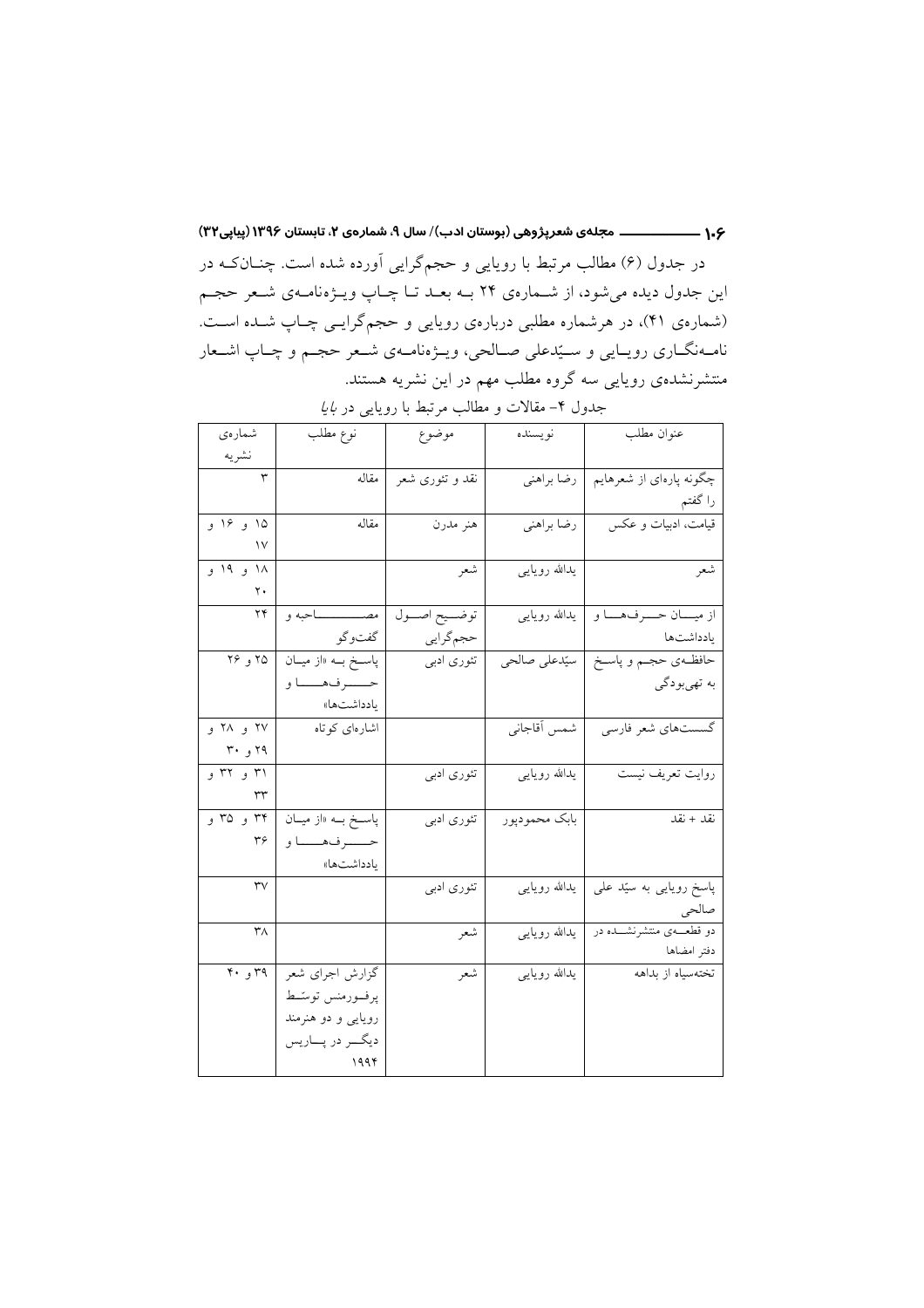|  |  | نقش رسانه در حیات تاریخی گفتمان «شعر حجم» |  |  |  |  |  |
|--|--|-------------------------------------------|--|--|--|--|--|
|--|--|-------------------------------------------|--|--|--|--|--|

| ۴۱ | ويسۋەنامىەي شىمر          |            | يزدان سلحشور      | ميزگرد                   |
|----|---------------------------|------------|-------------------|--------------------------|
|    | حجم                       |            |                   |                          |
| ۴۱ | ويسۋەنامىەي شىـعر         |            |                   | بيانيهي شعر حجم          |
|    | حجم                       |            |                   |                          |
| ۴۱ | ويسۋەنامىەي شىمر          |            | عاطفه طاهايي      | حجمهاي ناديدني           |
|    | حجم                       |            |                   |                          |
|    | ويژەنامە شعر حجم   ۴۱     |            |                   | گزيده حرف هاي شـاعران    |
|    |                           |            |                   | صدر جنبش حجم             |
| ۴۱ | ويسۋەنامىەي شىمر          | تئوری ادبی | محمود كيانوش      | فرماليسم و شعر حجم       |
|    | حجم                       |            |                   |                          |
|    | ويسۋەنامىـەي شـــعر   ۴۱  | تئوري ادبي | مظفر رويايي       | مبانی نظری شعر حجــم و   |
|    | حجم                       |            |                   | لبريختههاى رويايي        |
| ۴۱ | ويسؤهنامسهي شسعر          | تئوری ادبی | داريموش اسمدي     | حجامت شعر حجم            |
|    | حجم                       |            | کیارس             |                          |
| ۴۱ | ويسۋەنامىەي شىـعر         | تئوری ادبی | على مؤمنى         | شـعر حجـم و بــازخواني   |
|    | حجم                       |            |                   | مجدد آن                  |
| ۴۱ | ويسۋەنامىەي شىمر          | تئوري ادبي | سيّد حميد شريف-   | معماري كلمه              |
|    | حجم                       |            |                   |                          |
| ۴۱ | ويسؤهنامسهي شسعر          | تئوري ادبي | شـــاهرخ تنـــدرو | منی که ماییم             |
|    | حجم                       |            | صالح              |                          |
| ۴۱ | ويــــڑەنامــــهى شــــعر | تئوري ادبي | افشين دشتي        | أينەي حجم گرايي، دريچەاي |
|    |                           |            |                   | بي تسكين                 |

 $\mathbf{V} -$ 

۵. ۳. «عصر پنجشنبه» و روزنامههای اصلاحطلب

شاعران دههی هفتاد بهشکل های مختلف و در بستر مطبوعـات ادبـی و تخصصـی، بـا اصول مندرج در بیانیهی حجم گرایی گفتوگو میکردهاند. این گفتوگـو از چنــد بعــد بررسی میشوند: بعد اول، گفت وگوی تئوریک شاعران این دهه به تئوری های ارائهشده در بیانیهی حجم گرایی اختصاص دارد. مطالعهی مصاحبهها و مقـالات روزنامـهای مهـم شاعران آن دهه، به ویژه متن بیانیههای این دوره، بیانیهی شعر پسانیمایی، بیانیــهی شــعر حرکت، مانیفست شعر پستمدرن، نشان مـی۵هـد کـه ایـن گـروه در حـین توضـیح و تشریح مبانی شعری خود، بسیاری از اصول بیانیهی حجم گرایی را توضیح داده و تفسیر کردهاند. «تعهّدگریزی»، «فرم و زبان»، «حرکت» و «فاصـلهی ذهنـی» مفـاهیم مهمـی از بیانیه بودند که شاعران دههی هفتاد بارها با عبارتهای مختلف آنها را بهکار می بردنـد؛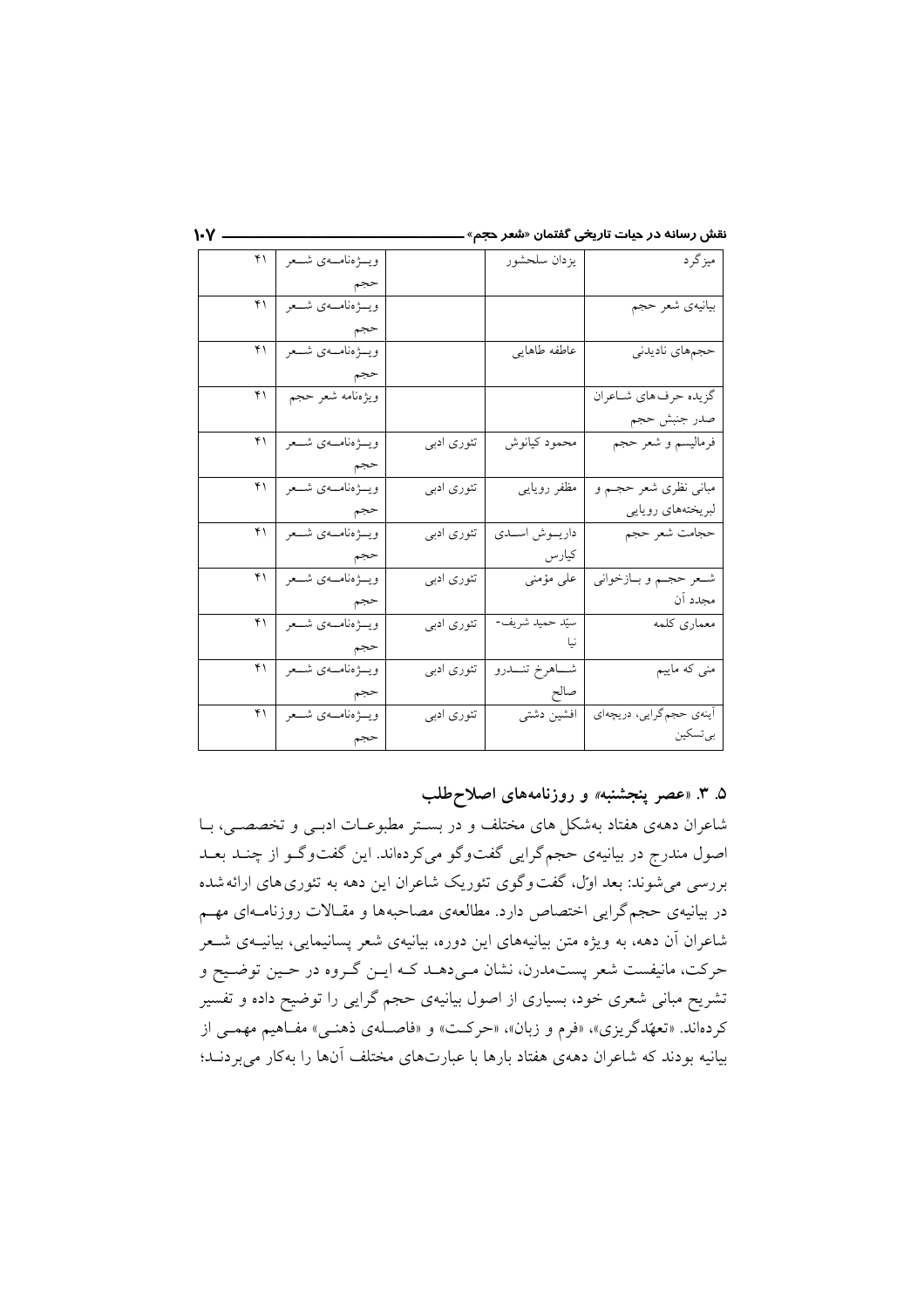۱۰۸ ————————— مجلهی شعرپژوهی (بوستان ادب)/ سال ۹، شمارهی ۲، تابستان ۱۳۹۶ (پیاپی۲۳) بعد دوم اجراهای شعری شاعران است. جریانهایی چون شعر حرکت، شـعر متفـاوط و غیره در اجراهای شعری خود، اصول اساسی شعر حجم را اجرا می کردند.

تحلیل مطبوعات ادبی و روزنامههای سـالهـای١٣٧٧ تــ١٣٨۴ نشـان مـیدهـد کـه ماهنامهی «عصر پنجشنبه» و روزنامه های اصلاح طلب دو بستر اصـلی فعالیـت شـاعران دههی هفتاد بوده است. جدول (۵) نمایشگر فعالیت مطبوعاتی شاعران دههی هفتـاد در «عصر ينجشنبه» است.

| نام شاعر       | شمارەي نشريە                              |
|----------------|-------------------------------------------|
| على عبدالرضايي | ۴۷ و ۲۸ / ۲۹ و ۳۰                         |
| محمد أزرم      | ٧٨                                        |
| ابوالفضل پاشا  | ۱۰۳ و ۱۰۴/ ۱۱ و ۱۲/ ۹۷ و ۹۸               |
| مهرداد فلاح    | ۱۱ و ۲۹/۱۲ و ۹۷/۳۰ و ۹۸                   |
| على باباچاهي   | ۱۳ و ۱۴/ ۶۳ و ۶۴                          |
| شمس أقاجاني    | ۵۴ و ۵۴                                   |
| رزا جمالی      | ۱۰۵ و ۱۰۶/ دی ۸۰                          |
| گراناز موسوی   | ٧۶                                        |
| يدالله رويايي  | ۱۷ و ۱۸/ ۲۵ و ۲۶/ دی ۸۰/ ۵۹ و ۶۰/ ۶۵ و ۶۶ |
| رضا براهني     | 94, 94                                    |

جدول ۵- مطالب مرتبط با شاعران دههی هفتاد در «عصر پنجشنبه»

.<br>فهرستی که در ادامه آمده، نــام شــاعران تأثیرگــذار دهــهی هفتــاد و روزنامــههــای اصلاح طلبی است که در آن ها مطالبی به قلم این شاعران یا دربـارهی آنــان چــاپ شــده است.

علي عبدالرضايي: «ايران»، «اَرِيا»، «حيـات نـو»، «مشـاركت»، «اَزاد»، «صـبح امـروز»، «اعتماد».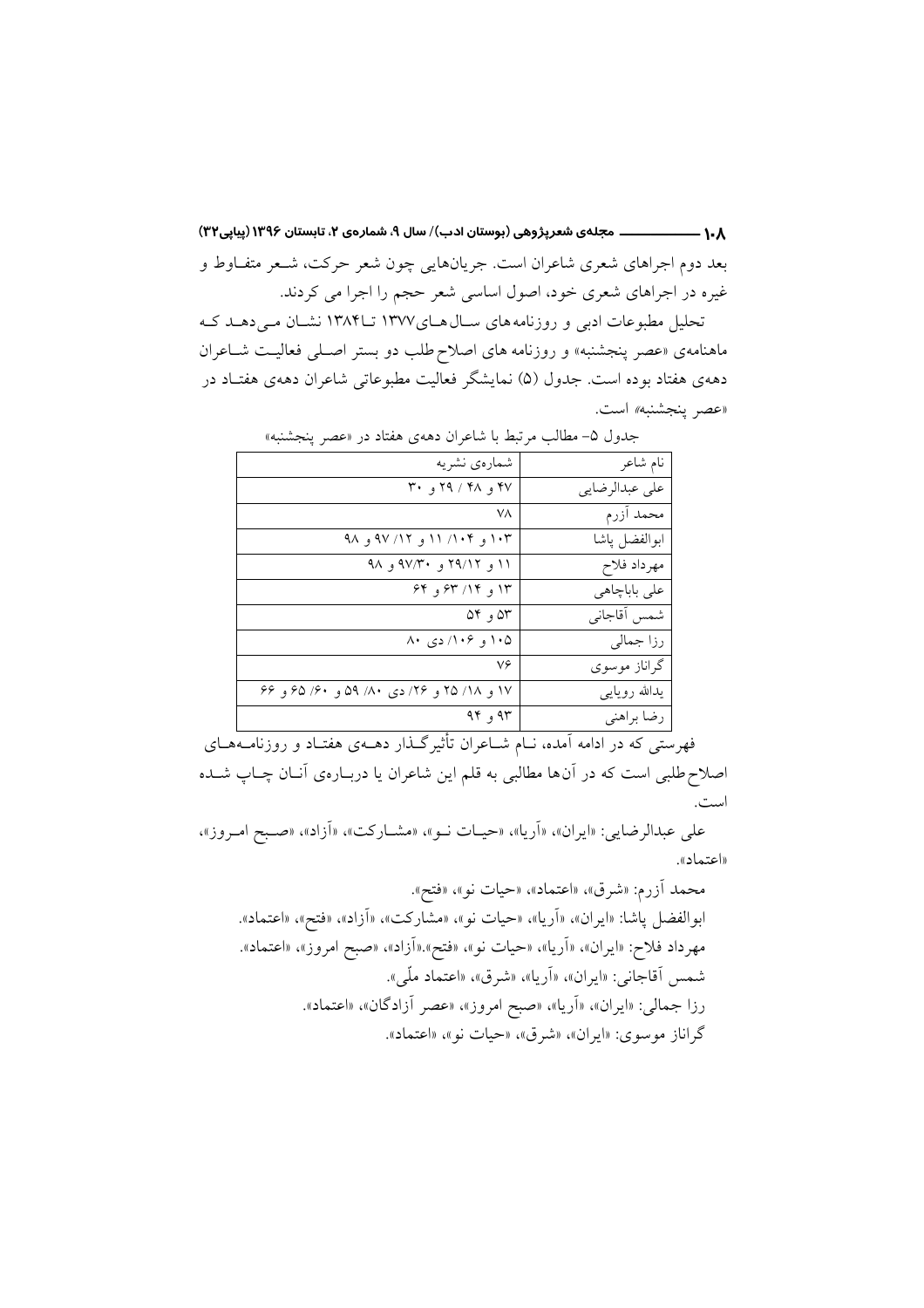گفتوگوی شاعران دههی هفتاد در این بستر با حجم گرایـی رقـم خـورده اسـت و بیشتر مقالات مهم دربارهی بیانیه، رویایی، حجمگرایی و شعر حجـم در ایــن نشــریههــا چاپ شده است؛ برای مثال مقالهی محمد آزرم با عنوان «بیانیه به بیـان دیگـر: خــوانش انتقادی بیانیهی شعر حجم بــهمناسـبت تولّــد پــدالله رؤیــایی شــاعر و نظریــهیــرداز» در تاریخ۲۱ اردیبهشت۱۳۸۲؛ نقد علی قنبری (از شاعران دهــهی هفتـاد) بــر کتــاب *هفتـاد* سنگ قبر در تاریخ ۳ بهمن۱۳۸۳؛ «هلاک شعر در بستر عقل: دربارهی یـدالله رؤیـایی و شعر حجم» در تاریخ ۳۰ فروردین۱۳۸۴ در روزنامهی «*شرق»*؛ «تعهّــد شــاعر؛ گســترش زبان: نقد و بررسی شعرهای یدالله رؤیایی» نوشتهی شـهرام شـاهرخ تـاش در تـاریخ ۱ دی ۱۳۸۰ در روزنامهی *ایران* و «آنچه هست کتاب است» (گوشـههـایی از جهـانبینـی شعری یدالله رؤیایی) در تاریخ ۴ آبان ۱۳۸۰ چاپ شدهاند. همچنـین، شـمارهی۶۵ و ۶۶ ماهنامهی «عصر پنجشنبه» به پدالله روپایی اختصاص دارد و زیر عنوان «ویژهی شــاعری یدالله رویایی» مقالات و مطالب متعدّدی دربارهی حجم گرایی در آن چاپ شـده اسـت. .<br>نتایج جستوجوی مطالب با کلیدواژههای یدالله رویایی، شعر حجـم، حجـم گرایــی در نشریههای سالهای ۱۳۷۷به بعـد، نشــان مــی۵هــد کــه غالــب مطالــب در نشــریههــای اصلاح طلب و مطبوعات ادبیای چاپ شـده اسـت کــه متــأثر از سیاســتهــای دولــت اصلاحات امكان نشر يافتهاند.

 $1 - 9$ 

# ۶. فیس بوک نمونهای از فعالیتهای رسانهای رویایی

رویـایی پـس از آنکــه توانســت حجــمگرایــی و اصــول اولیــهی آن را در مطبوعــات و مجله های ادبی و روزنامه های کشور توضیح دهد و عناصر حجـم گرایــی را در گفتمــان مطبوعات ادبی کشور به عناصر رایج تبدیل کند، از اکتبـر ۲۰۰۴(مهـر ۱۳۸۳) در دورهی گسترش وبلاگنویسی در ایران، با راهاندازی و فعالیت وبلاگ شخصی خـود بـا عنـوان «یدالله روپایی» رسماً وارد فضای مجازی شد.<sup>^</sup> مطالب و نظریات شعری و ادبی، انتشــار شعر، نظرات تند سیاسی (با توجه به گرایش سیاسی رویایی)، تبلیغات برنامههـای ادبــی ازجمله مهم ترین مطالب مندرج در این صفحه بوده است. فعالیت این صفحه تــا امــروز ادامه دارد. پـس|زآن، در فوریــه ۲۰۱۱ (بهمـن ۱۳۸۹)، در دورهی گسـترش رسـانه هـای تعاملی نسل اول (فیس بوک و غیره) صفحهی شخصی خود را در فیس بوک ســاخت<sup>۹</sup> و نشان داد که باوجود کهولت سن، متناسب با اقتضائات زمانه گــام برمــی دارد. راهانــدازی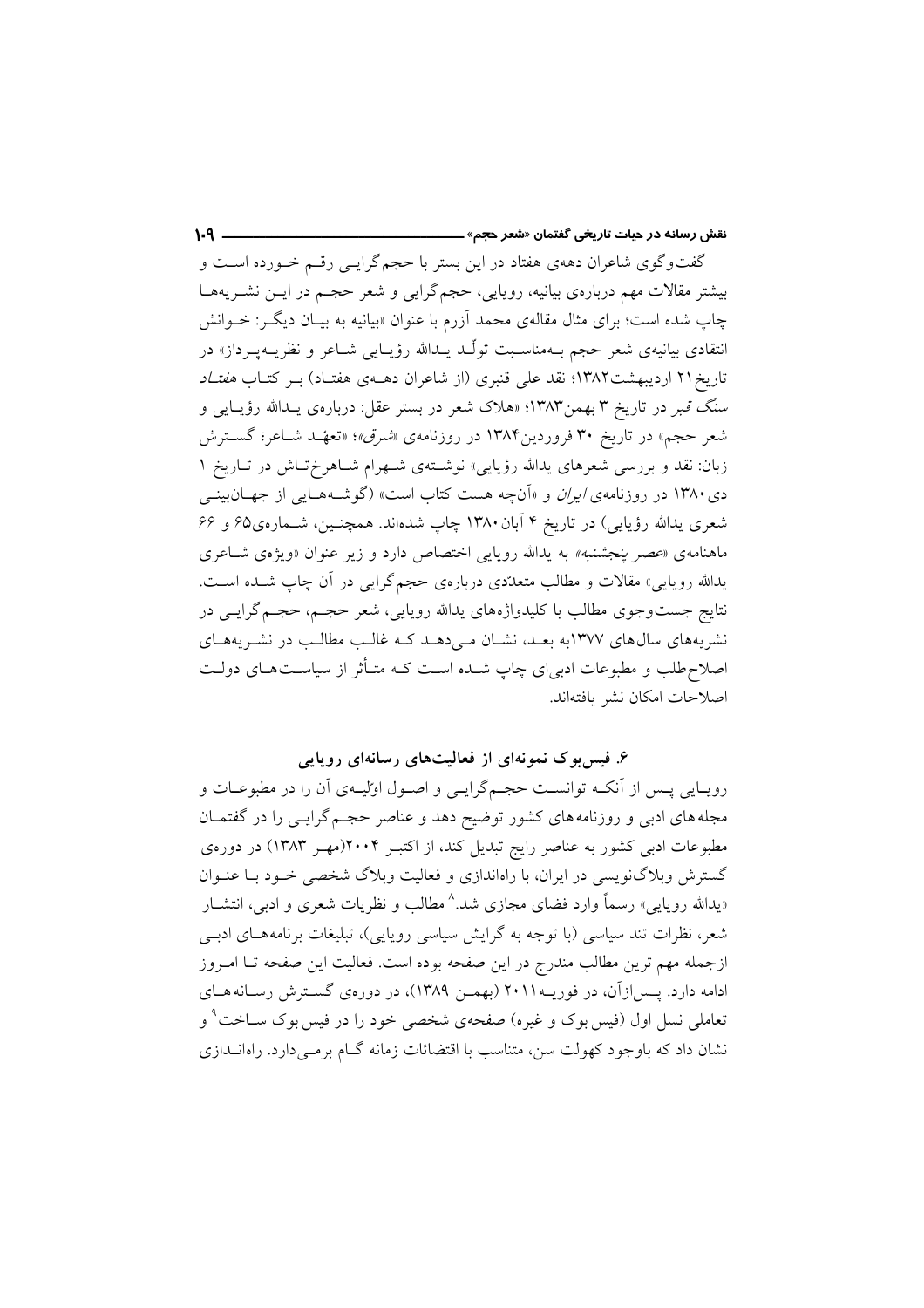.۱۱ ـــــــــــــــــــــ مجلهي شعرپژوهي (بوستان ادب)/ سال ۹، شمارهي ۲، تابستان ۱۳۹۶ (پیاپی۳۲) این صفحه، ارتباط او را با مخاطب بسیار نزدیک تر کرد و افراد زیادی در زمیانی کوتیاه به ایجاد پیوند دوستی با او در ایـن صـفحه اقـدام کردنـد. در تـاریخ ۲۸ فوریـه ۲۰۱۲ ظرفیت تعداد دوستان این صفحه به ۵۰۰۰ نفر رسید و با توجه بـه قـوانین فـیس بـوک، امکان تقاضای دوستی اّن بسته شد. بنابراین، بلافاصله صفحهی عمومی (پـیج عمـومی) رویایی بدون محدودیت در تعداد دوستان و با شکل و شمایل کاملاً مشابه و با محتوای مشترک با صفحهی نخست، آغاز به کار کرد. `` بهدلیل قدمت بیشتر صفحهی نخســت و با توجه به محتوای مشترک دو صفحه، محتوای صفحهی نخست تا پایان سال ۲۰۱۵ در این پژوهش تحلیل شده است. داده های این صفحه در تاریخ ۲۵ اسفند ۱۳۹۴ استخراج و تجزيهوتحليل شدهاند.

۶. ۱. دستهبندي دوستان فيس بوكي دستهبندی دوستان فیس بوکی نخستین موضوعی است که در تحلیل صفحهی فیس بوک اهمّیت دارد. بیشتر واکنشها و بازخوردهای صفحهی فیسبوک هـر فـرد را دوسـتان او رقم می زنند. امکانات و ظرفیتهای متعدّدی برای دوستان در فـیس بـوک پـیش بینـی و طراحی شده است. همچنین، هر کاربر می تواند فعالیتهای صفحهی خود را به دوستان و حتی دوستان خاص محدود کند که این موضوع، اهمّیت ایجاد پیوند دوستی را بیشتر می کند. اگرچه عموم افراد می توانند از صفحهی فـیس بـوک دیگـران بازدیـد کننـد؛ امّـا دسترسی به اطِّلاعات و دادههای متعدِّد صفحه تنهـا بــرای دوســتان فــراهم اســت. نــوع مخاطبان نیز از تحلیل فهرست دوستان دست پـافتنی اسـت. بـا رویکردهـای مختلـف و متفاوتی می توان دوستان فیس بوکی را دستهبندی کرد؛ اما با توجه بـه کـارکرد صـفحهی فیس بوک برای شاعرانی چون روپایی، دسته بندی زیر را می توان برای فهرست دوستان صفحهي فيس بوک روپايي در نظر گرفت. در فهرست دوستان روپايي، چهار گروه ديده مى شود.

> ۱– شاعران و منتقدان ۲– استادان ادسات دانشگاه ۳- افراد شاخص هنری و چهرههای سرشناس سیاسی ۴– افراد معمولی و ناشناس.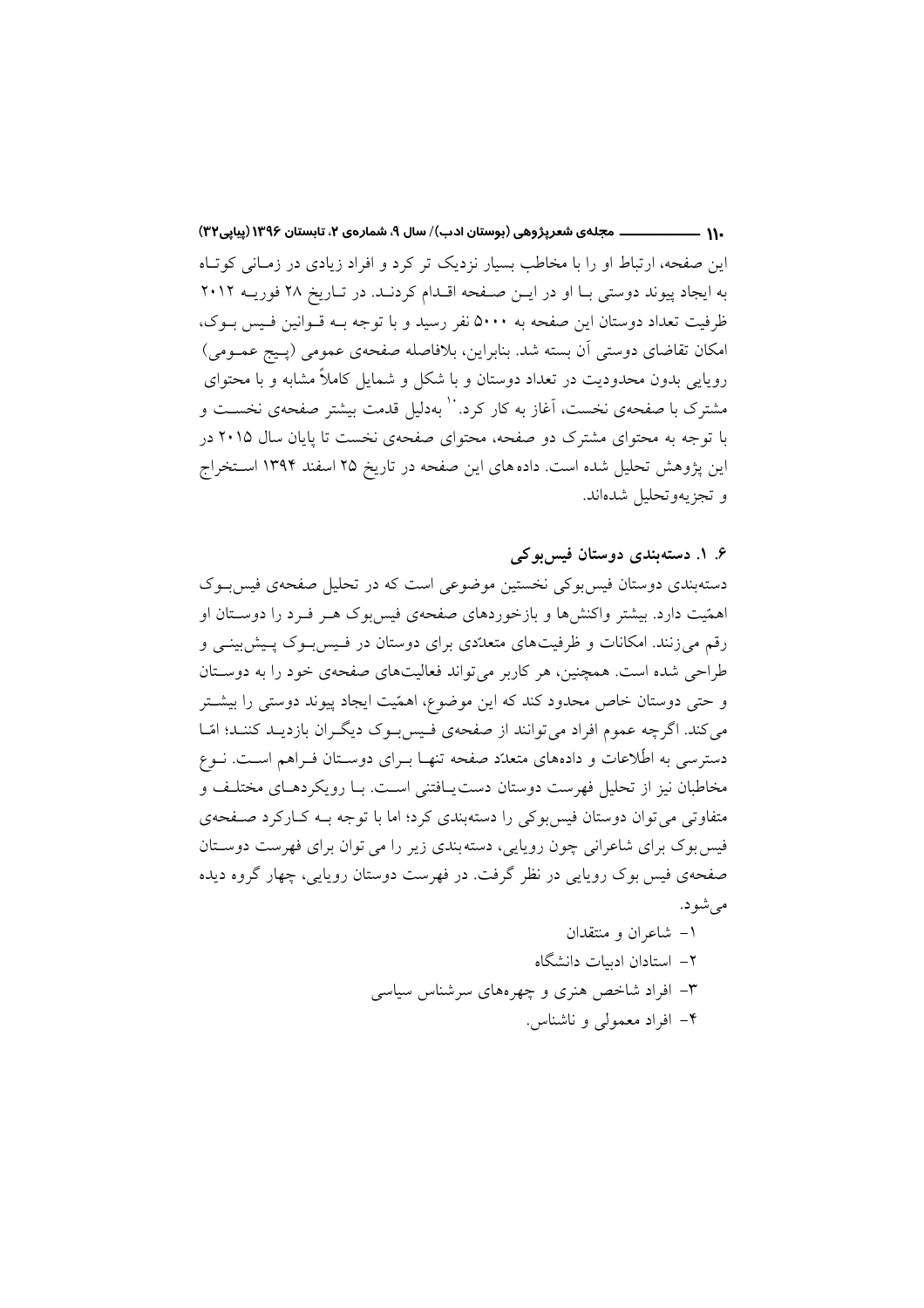نتایج تحلیل دوستان فیس بوکی نشان می دهد که دوگروه عمده از صـفحهی رویـایی استقبال کرده اند؛ نخست، گروه شاعران و منتقدان تأثیرگذار در جریـان شــعر معاصــر و دوم، مخاطب عام و افراد معمولي. گروه شاعران و منتقدان تأثیر گذار غالبـاً همــان هــایـی هستند که اواخر دهــهي هفتـاد و اوايــل دهــهي هشــتاد، بــا حضــور در مطبوعــات، بــا حجم گرایی گفتوگوی مطبوعاتی و ادبی داشتند و همچنان کـه در بخـش هـای پیشـین نمونههایی از آنها ذکر شد، اصول بیانیهی حجمگرایـی را بازتولیـد کـردهانـد. در کنـار ایشان، شخصیتهای دیگری نیز هستند که جریان های کلاسیک شعر معاصر را رهب ی کرده یا در تکوین و پیشبرد آنها تأثیرگذار بودهاند. استقبال گروه مخاطبان عــام و افــراد معمولی نیز نشان میدهد که صفحهی فیس بوک روپایی تـا حـد زیـادی توانسـته اسـت ضعف جريان حجم گرايي را برطرف كند. رويـايي بـا اسـتفاده از فـيس بـوک توانسـت ارتباطش را با مخاطبان غیرمتخصّص در زمینهی شعر و ادبیات سامان و ارتقبا دهید، بیه آنها ایدههای ادبی و سیاسی تزریق کند، در خوانش شعر آنها را شریک کند و با آنها از تئوري هاي ادبي خود و جريان حجم گرايي سخن بگويد. به دلايلي كـه در يژوهشـي دیگر به آن اشاره شده است (رعبت حسـر آبـادی، ۱۳۹۴)، اسـتادان دانشـگاه (پـهویـژه استادان دانشگاههای دولتی) کمترین استقبال را از صفحهی فیس بوک روپایی داشتهاند.

 $\mathbf{m}$ 

حضور چهره های شاخص هنری و سیاسی، بر اعتبار صفحهی فـیس بـوک رویـایی افزوده است. بدیهی است که افراد هرچه دوستان فیس بوکی و منزلت اجتماعی، هنـری، سیاسی و فرهنگی بیشتری داشته باشند، اعتبار و اهمّیت آن صفحه بیشتر اسـت؛ از ایــن نظرِ گاه، صفحهی رویایی معتبر و مهم است.

رویایی با زیرکی خاصی توانسته است افراد مختلف بـا اندیشـههـای سیاسـی را در صفحهی خود گرد آورد و مخالف سازی گفتمانی را با فیس بوک و وبلاگ تقویت کنـد. تعهّدگریزی و بی توجهی به مبارزهی اجتماعی از اصول اساسی حجم گرایی بوده است؛ اما پس از انقلاب و به ویژه در دههی هشتاد و نود، وبلاگ و صفحهی فیس بوک روپایی محل نشر مطالبی بوده است که در آن، نشانی از مبارزه و یـا مخالفـت ایــدئولوژیک بــا نظام حاکم بر کشور دیده می شود. تمسخر اصول مذهبی، بازنشر مطالب سیاسی مخالف ایدههای حاکمیت کشور و اشعار مناسبتی (مناسبتهـای سیاسـی؛ انتخابـات و غیـره) ظاهراً نشان دهندهي تغيير رويكرد رويـايي در بحـث تعهّـد و مبـارزه اجتمـاعي اسـت. روپایی در فیس بوک و وبلاگ خود در نقش مبارزی اجتمـاعی ظاهرشــده کــه در برابـر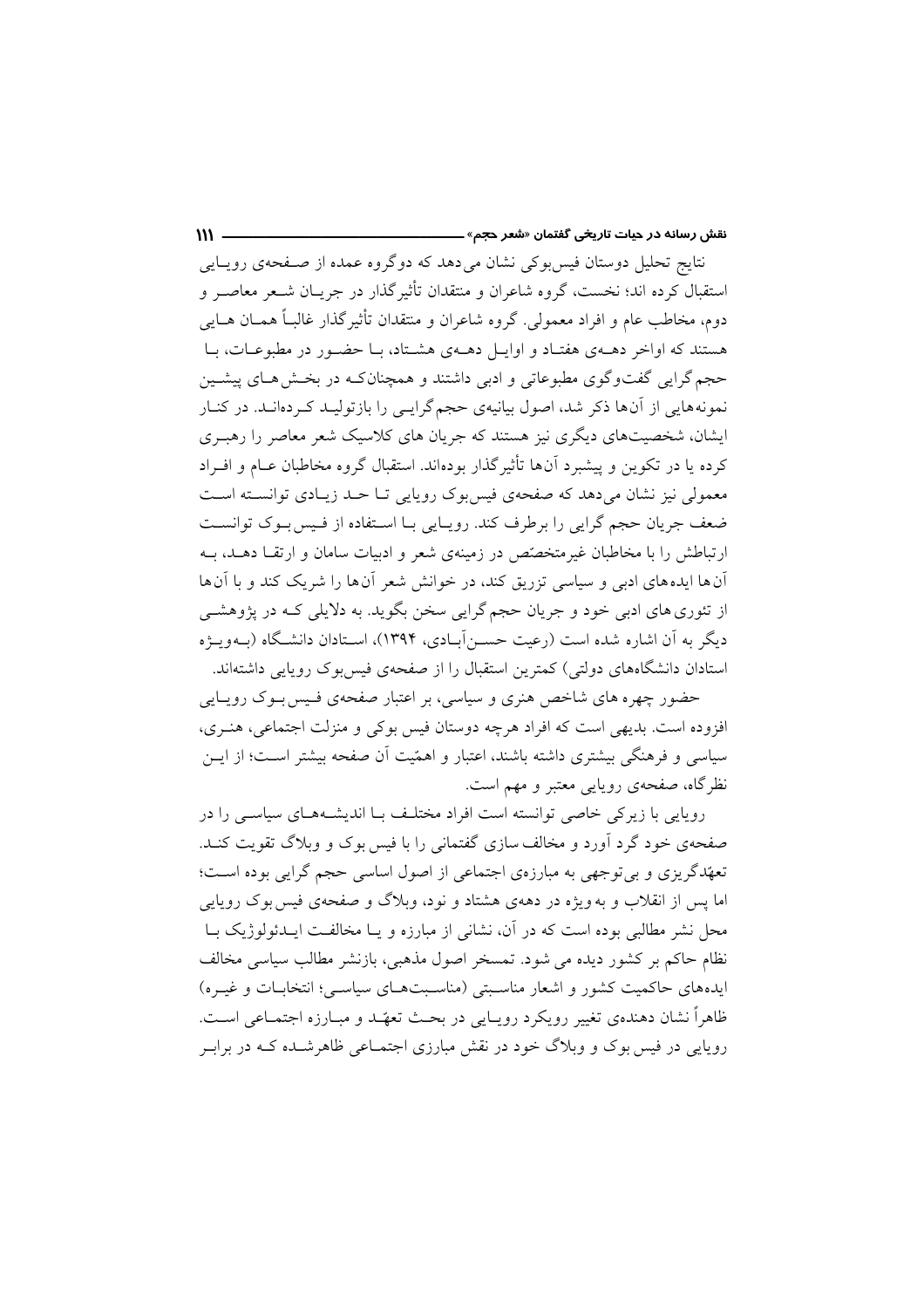۱۱۲ ـــــــــــــــــــــــ مجلهي شعرپژوهي (بوستان ادب)/ سال ۹، شمارهي ۲، تابستان ۱۳۹۶ (پیاپی۳۲) مسائل مختلف اظهارنظرهایی مستقیم و بی پروا می کند. نامههایی که او به افراد مختلف، در ظاهر دوستانی نزدیک با اسامی کوچک نوشته است، این وجه از کار او را به روشـنی نشان می دهد.

نگارنده اعتقاد دارد که مطالب سیاسی و مذهبی منتشرشده در وبلاگ و فسس بوک روپایی، بیش از هرچیز ناشی از رفتار آگاهانه و متعمّدانهی او در ساخت گفتمان رقیب برای خود و جریان حجم گرایی است. گفتمان هـا بـرای حیـات نیـاز بـه رقیـب دارنــد. گفتمان بی رقیب، گفتمانی مرده است کـه دیـر یـا زود از صـحنه خـارج خواهـد شـد. گفتمانها ازاساس در ضدیت و تفاوت با یکدیگر شکل مبی گیرنـد. هویـتیـابی یـک گفتمان، صرفاً در تعارض و تقابل با گفتمانهای دیگر امکانپذیر است. هویت تمـامی گفتمانها وابستهبه وجود ديگري است؛ ازايـن٫رو، گفتمــانهــا همــواره در برابـر خــود غیرسازی میکنند. گاه در برابر یک گفتمان، غیرهای متعددی هست کـه اَن گفتمــان در شرایط گوناگون و برای کسب هویتهای مختلف از آنها استفاده می کند. رویایی پیش از انقلاب، در دورهی نخست حیات تاریخی بیانیه، تجربهی داشتن مخـالف و رقیـب را به خوبی چشیده است. درست زمانی که تب تند مبارزه در جامعه حاکم بود، او با طـرح نظریه های تعهدگریز و نـافی مبـارزهی اجتمـاعی، خـود را در مقابـل خیـل بسـیاری از شاعران و هنرمندان متعهد و مبارزان اجتماعی قرار داد و در عمل گفتمــان رقیبــی بــرای جریان حجمگرایی بهوجود آورد. از سوی دیگر، ایدههای او بـا نقـدهای تنـد شـاعران هم نسل همراه بوده و کسانی چون براهنی بی پروا از او انتقاد می کردند. رویایی با نفوذ و تأثیر گذاری در اتفاقات ادبی روزگار، این تقابل های ادبی را نیز تقویت کرد و با مطالـب خود در آتش دو گروه مخالف می دمید.

در دورهی بازتولید بیانیه، تغییر فضای رسانهای باعث شد که رویایی بتواند افکار و اندیشههای سیاسی خود را گسترش دهد. هرچند در سال های اولیـهی پـس از پیـروزی انقلاب نیز او مخـالف خــوانی هـایی داشــت، بــهدلیــل نداشــتن رسـانه، بیشـتر مــردم از اندیشههای سیاسی او چندان اطلاعی نداشتند؛ امّا گسترش وبلاگ و فیس بوک چهـرهای دیگر از روپایی را برای مردم جلوهگر ساخت. تا پیش از گسترش اینترنـت، شــاید جـز فرهیختگان و متخصّصان ادبیات و آگاهان سیاسبی، کسبی از سـوابق سیاسـبی و حزبـبی روپایی اطلاع نداشت؛ اما پس از آن، با نشر مطالب سیاسی در وبلاگ و فیس بوک، بسیاری از افراد از این موضوع باخبر شدند و این امر حساسیت نهادهای حکومتی به او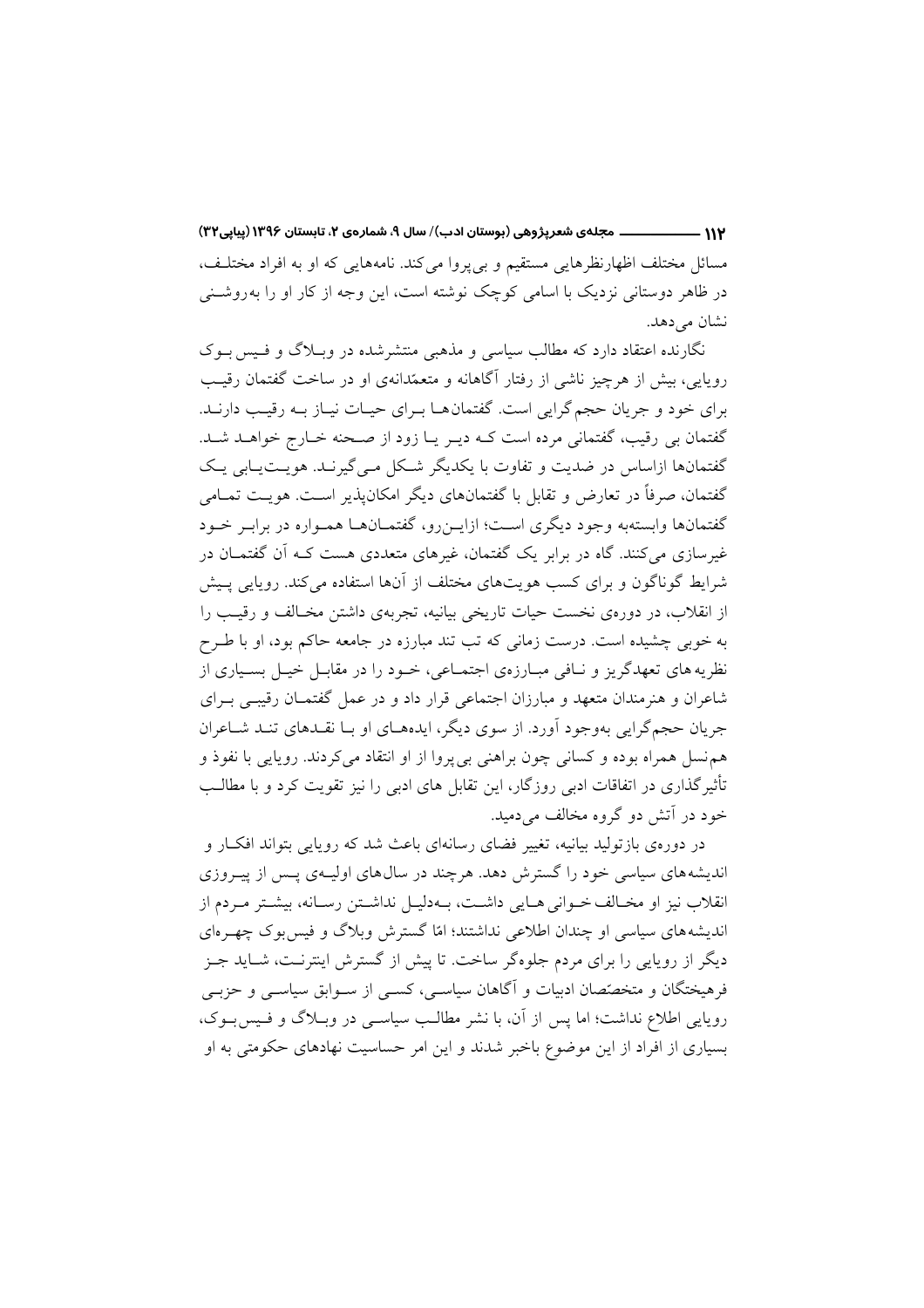را بیش از پیش افزایش داد و جریانی سیاسی مذهبی در مقابل رویایی شکل گرفـت کـه مشکل اصلی آنها با او، مطالبی بود که در وبلاگ و فیس بوک منتشر می کـرد. درنهایـت نیز انتخاب رویایی برای یکی از میهمانان جشنوارهی شـعر فجـر، در عمـل تقابـل ایــن گروه با روپایی را در عرصهی رسانه ای کشور آشکارتر کرد. غالباً گیروه هیای مخیالف روپایی در استدلال های خود به مطالبی سیاسی استناد می کردند که روپایی در صفحهی وبلاگ خود نشر داده است؛ ازاین رو، در این دوران نیز رویـایی بـا اسـتفاده از ظرفیـت رسانههای مجازی دو گروه گفتمان ادبی و ایدئولوژیک را رقیب خـود سـاخت. میـزان بازخورد مطالب سیاسی رویایی در فیس بوک مؤیّد این مطلب است.

یکی از مهمترین مسائل این پژوهش، بررسی میزان تــأثیر رســانه بــر نفــوذ عناصــر گفتمان حجمگرایی، در گفتمان شعر معاصر است. میزان بـازخورد نشـان مـیدهـد کـه صفحهي فيس يوک تا چهاندازه مورد توجّه دوستان فيس يوکي قرار گرفته است. هرچـه میزان بازخورد بالاتر باشد، تأثیر گذاری صفحه در نشر اندیشهها و ایدههــا بیشــتر اســت. برای بررسی میزان بازخورد مطالب منتشرشده با توجــه بــه ویژگــی فـیس بــوک از ســه شاخص تعداد لایک، تعداد کامنت و تعداد اشتراک، استفاده و نمره گذاری زیر براسیاس اهمّيت سه واكنش مذكور تعريف شده است:

هر لايک: ۱ نمره هر كامنت: ۲ نمره هر بار نشر: ۳ نمره

بر همین اساس، مؤلَّفهی میزان بازخورد مطلب بین دوستان به صورت زیــر تعریــف شده است:

میزان بازخورد: تعداد لایک × 1 + تعداد کامنت × ٢ + تعداد نشر × ٣ نمره گذاری لایک، کامنت و نشر این گونه انتخاب شده است که میزان توجه عمل گر را نشان میدهد. همچنانکه بین کاربران فیسبوک رایج است، لایک نشـانهی توجـه اندک به مطلب است و از آن موافقت لایککننـده بـا مطلـب برداشـت مـیشـود؛ امّـا کامنتگذاشتن، سطحی فراتر از توجه و حساسیت را نشان مبی دهـد و کسـبی کـه پـای مطلبی کامنت می گذارد، علاوهبر موافقت یا مخالفت، نظرش را هم بیان می کند؛ امّا نشــر مطلب سطحی بالاتر از این دو دارد. کاربری که مطلبی را از جــای دیگــر بــر صــفحهی خود نشر می دهد، در عمل نشان مے دهـد کـه تمـام محتـوای مطلـب نشـردادهشـده را

 $W =$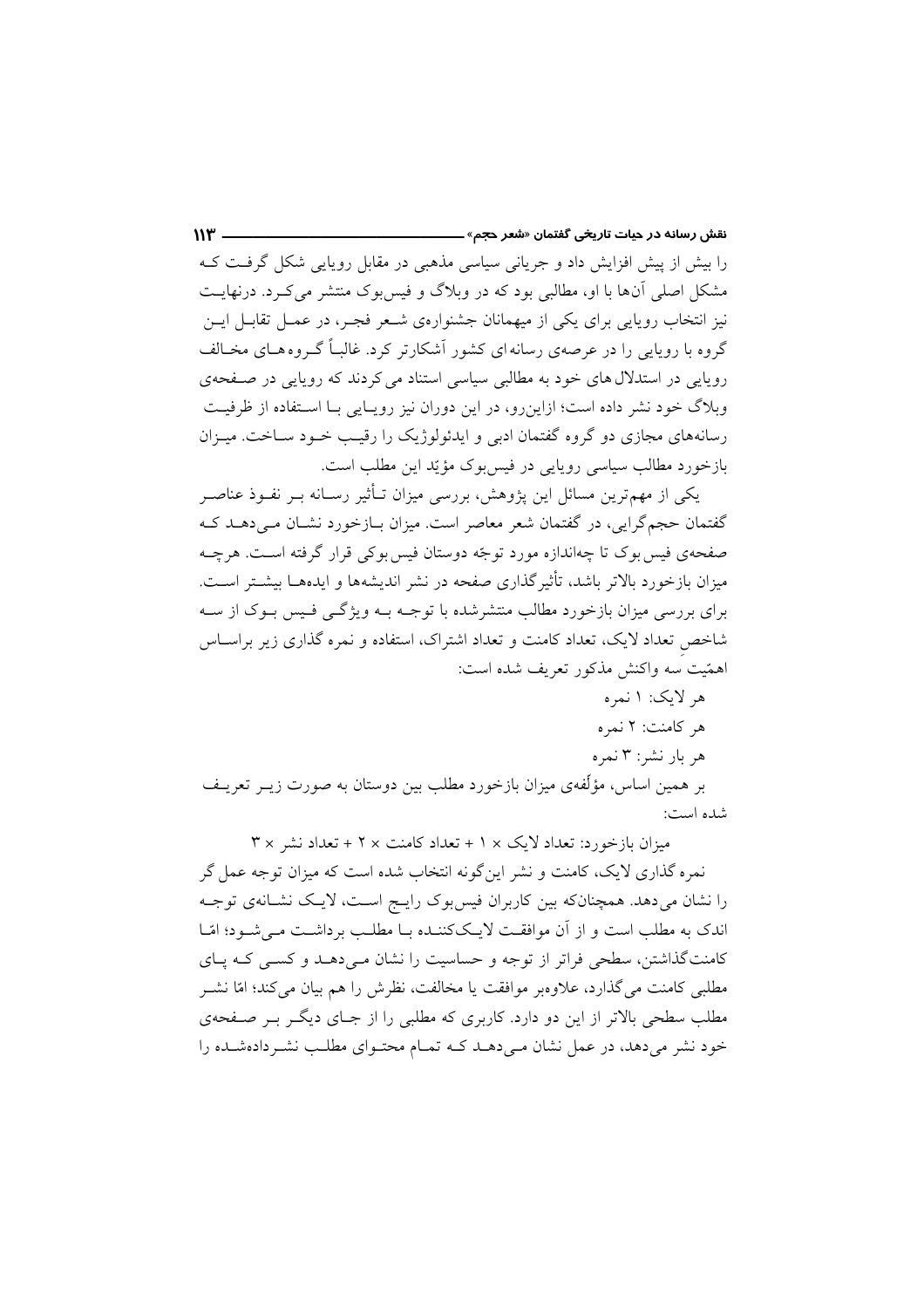۱۱۶ ــــــــــــــــــــــ مجلهي شعرپژوهي (بوستان ادب)/ سال ۹، شمارهي ۲، تابستان ۱۳۹۶ (پیاپی۳۲) يسنديده و سخت قبول دارد؛ افزون راين، با نشر مطلب، تمــام پيوســتهــاي آن مطلــب مانند لایکها و کامنتها نیز ضمیمهی مطلب میشوند. همچنـین، نشـر و بازنشـر یـک مطلب، برای صفحه که از آن نقل مطلب شده است نوعی تبلیغ است و نشر یک مطلب نشاندهندهی میزان چشمگیری از بازخورد صفحهی فیس بوک دارد.

در نمرهگذاری کامنتها، سوگیری متنها اهمّیتی نداشته است؛ زیرا هدف، بررسـی میزان بازخورد و توجه به این صفحه بوده است. در محاسبهی میزان بـازخورد، کامنـت حاوی نظرات مثبت، پشتیبان و تأییدکننــده مطلــب بــا کامنــت حــاوی نظـرات منفــی و مخالف مطلب هم|متیاز گرفته شده است.''

| میزان بازخورد     | مبانگین share | مبانگين تعداد    | ميانگين تعداد | نوع مطلب                 |
|-------------------|---------------|------------------|---------------|--------------------------|
|                   |               | كامنت            | لايک          |                          |
| VV.SV             | ۱.۸۳          | ۵.۵۸             | 91.5V         | نظر های ادبی             |
| 41.19             | ۲.۳۱          | 0.9V             | $VY\Lambda$ ۶ | نشر يا بازنشر شعرها      |
| $\Delta V. Y$     | ۳۸. ۱         | ۳۸۸              | ۴۲.۳۴         | مطالب ديگران توسط ديگران |
| VA A <sub>2</sub> | ۶۴.۱          | 9.19             | ۶۱.۵۳         | مطالب ديگران توسط رويايي |
| 98.79             | 1.15          | 1.1V             | ۵۱. ۷۲        | اطلاع رسانى و تبليغات    |
| ۱۰۱.۱۱            | Y.1V          | $\Lambda$ . $9V$ | V1.17         | مطالب سياسي              |
| 197.91            | ۱۸۱ ۲۱        | $\Lambda$ .۴۵    | ۲۵, ۸۱        | شعرخوانيهاي ويدئويي      |

جدول ۶- میزان بازخورد مطالب صفحهی فیس بوک روپایی

همانگونه که در جدول (۶) دیده میشود، بیشترین بازخورد مطالب بـهترتیـب، مرتبط با شعرخوانی های ویدیویی، مطالب سیاسی، اطلاع رسانی و تبلیغـات، نشـر و بازنشر شعرها و نظریات ادبی بوده است.

شعرخوانی های ویدئویی بهمناسبتهای مختلف در صفحهی رویایی بارگذاری شـده است؛ اما تعداد أنها از مطالب سياسي كمتر است. اين مطالب بيشــترين ميــزان نشــر را داشتهاند که نشان میدهد، محتوای این مطالب برای کاربران آنقدر جذّابیت داشته است که آنها را نشر دهند. تأکید نگارنده بر مطالب سیاسی است که در غیرســازی گفتمــانی کارکرد دارند. این مطالب هم میانگین لایک و هم میانگین کامنت و نشر زیـادی دارنــد. این موضوع زمانی اهمّیت می یابد که بدانیم محتوای مطالب سیاسی بیشتر سـوگیرانه و مخالفتآور و چالش برانگیز است؛ همچنین همین مطالب هستند کـه نهادهـای سیاســی داخل کشور را در برابر او قرار داده است. رویایی نیز به این مخالفت علاقـه داشــت و گاهویی گاه با نشر مطالب سیاسی، این گروهها را تحریک می کرد و بازخورد بسـیار ایــن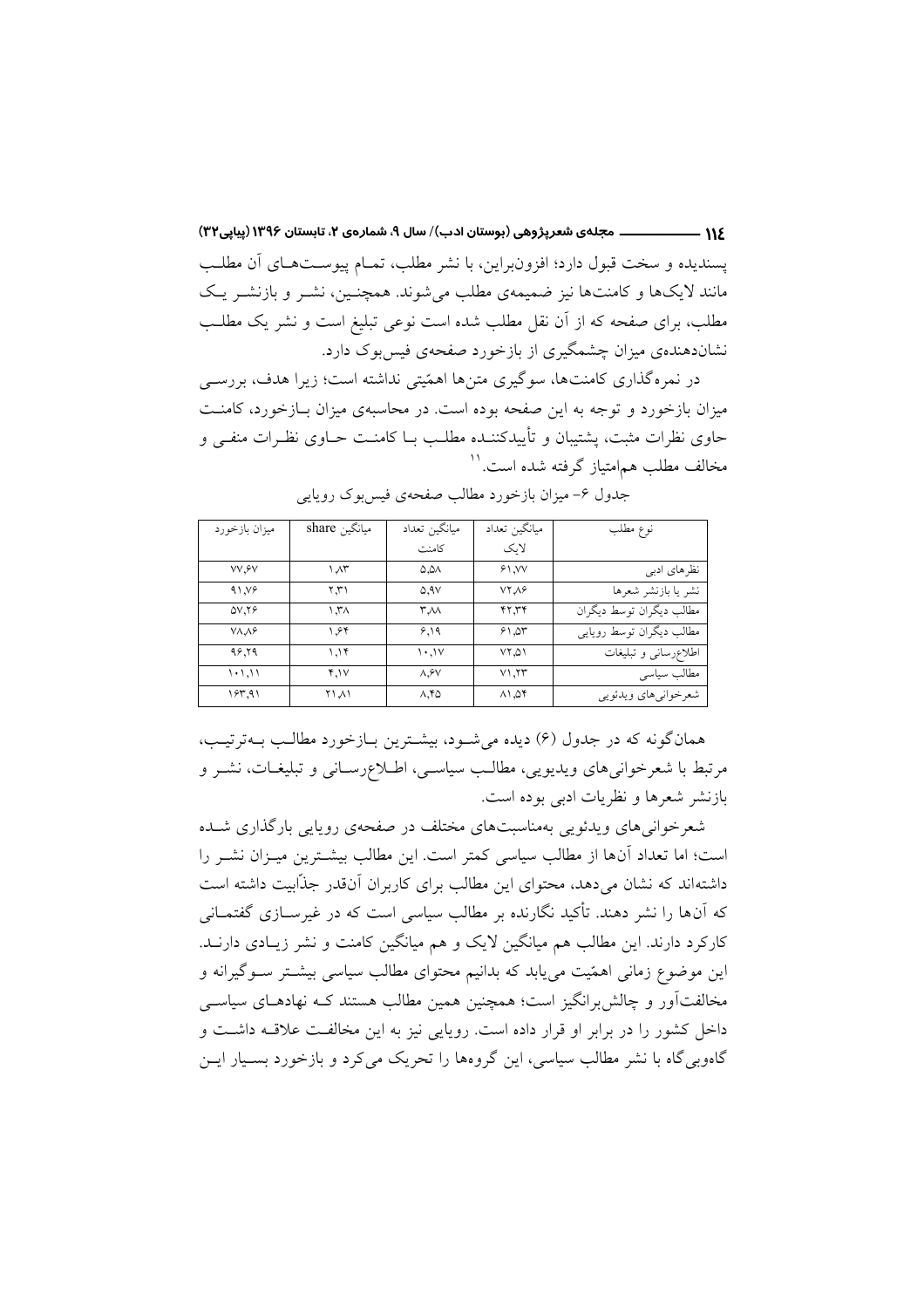مطالب چالش بزرگی می بود که این گروهها و نهادها را بــه واکــنش۵هــای قهرآمیــز وادار می کرد. چنانکه در جشنوارهی شعر فجر ۱۳۹۳نمونههای فراوانی از این واکنشها دیـده شد. در کنار مطالب سیاسی، شعرخوانیهای ویدیویی او با استقبال چشـمگیری مواجـه شده است و باوجود اینکه شعرهای روپایی بیشتر برای فهم و لذّت نیـاز بــه بــازخوانی چندباره دارند و از اساس دیریاب و فرمهحور هستند، بـازخورد درخورتــوجهی داشــته است. اطِّلاعِرسانی و تبلیغات نیز بازخورد فراوانـی داشـته اسـت. کتـابهـا، مقالـههـا، شعرخوانی ها مهمترین برنامههای تبلیغاتی صفحهی رویایی است.

 $M\Delta$  —

#### بادداشتها

۱. «شعر متفاوط» از جریانهای شعری دههی هفتاد بود که با طرح مفاهیم، ایدهها و توضیحاتی دربارهی زبان، هنجارشکنی زبانی، مسائل و کارکردهای زبانهحور در جامعه مطرح شد. محمّد آزرم، نظریهپرداز این جریان، هم منتسب به جریان شعر پست مـدرن (براهنـی و شـاگردانش) (زهرهوند، ۱۳۸۵: ۲۶۲) و هم از زمرهي شاعران حركت است (صفدري، ۱۳۹۴) كه بـا جــدايي از شاعران حرکت، جریان شعر متفاوط را در ایران مطرح کرد. ۲. نمایههای این بخش بـا الهـام از قسـمتی از مقالـهی «رویکـرد پسامدرنیسـم بـه دیپلماسـی رسانهای» نوشتهی رها خرازی آذر طراحی شدهاند. ۳. برای دستهبندیهای دروندورهای، از اصطلاح زیردوره استفاده شده است. ۴. این مصاحبه در کتاب *از سکوی سرخ، صفحات* ۳۳۵ تا ۳۵۸ چاپ شده است. ۵ «چه هراسی دارد ظلمت روح» نام فیلمی از نصیب نصیبی است که اوّلین بار در جشن هنـر شیر از در سال ۱۳۵۲ به نمایش درآمد. ۶. اسپاسمنتال یا فضای ذهنی (Espacemental)، فاصلهای است کـه هنرمنـد حجـم گـرا در عبور از واقعیت به فراواقعیت طی میکند و از آن به اسکله نیــز تلقــی مــیشــود. مســیری کــه هنرمند و شاعر طی میکنند و لزوماً خواننده و مخاطب آن را کشف نمی کند، بلکه ممکن است مخاطب از مسیری دیگر که آن نیز ساختهی هنرمند است، به فراواقعیت برسد. ۷. نگارنده به هیچ عنوان براهنی و جریان متعلّق به او (زبانیت) را مقابل جریان حجـمگرایـی و رؤيايي ندانسته؛ بلكه اين جريان را در امتداد، تكميل كننده و پيشرفتدهندهٔ نظريـههـاي زبـاني رؤیایی میداند؛ امّا با توجّه به قضایای پیش آمده در طول دهههای اخیر و مقالات متعـدد علیـه هم و نیز کنایههای مختلف این دو جریان به یکدیگر، نوعی تقابل برونهتنی بین این دو دیــده می شود که جامعهٔ ادبی نیز این تقابل را تأیید کرده است.